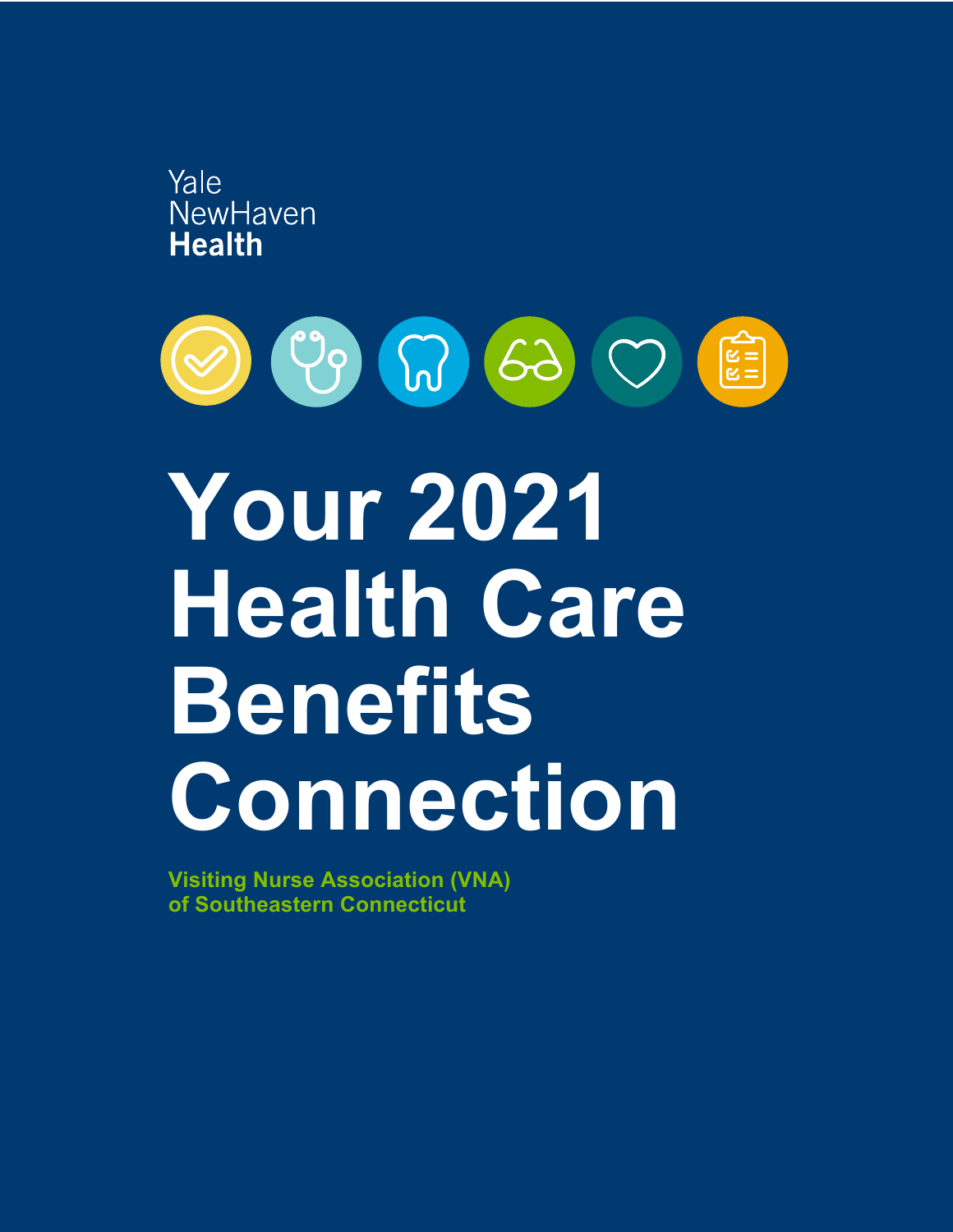## **What's Inside**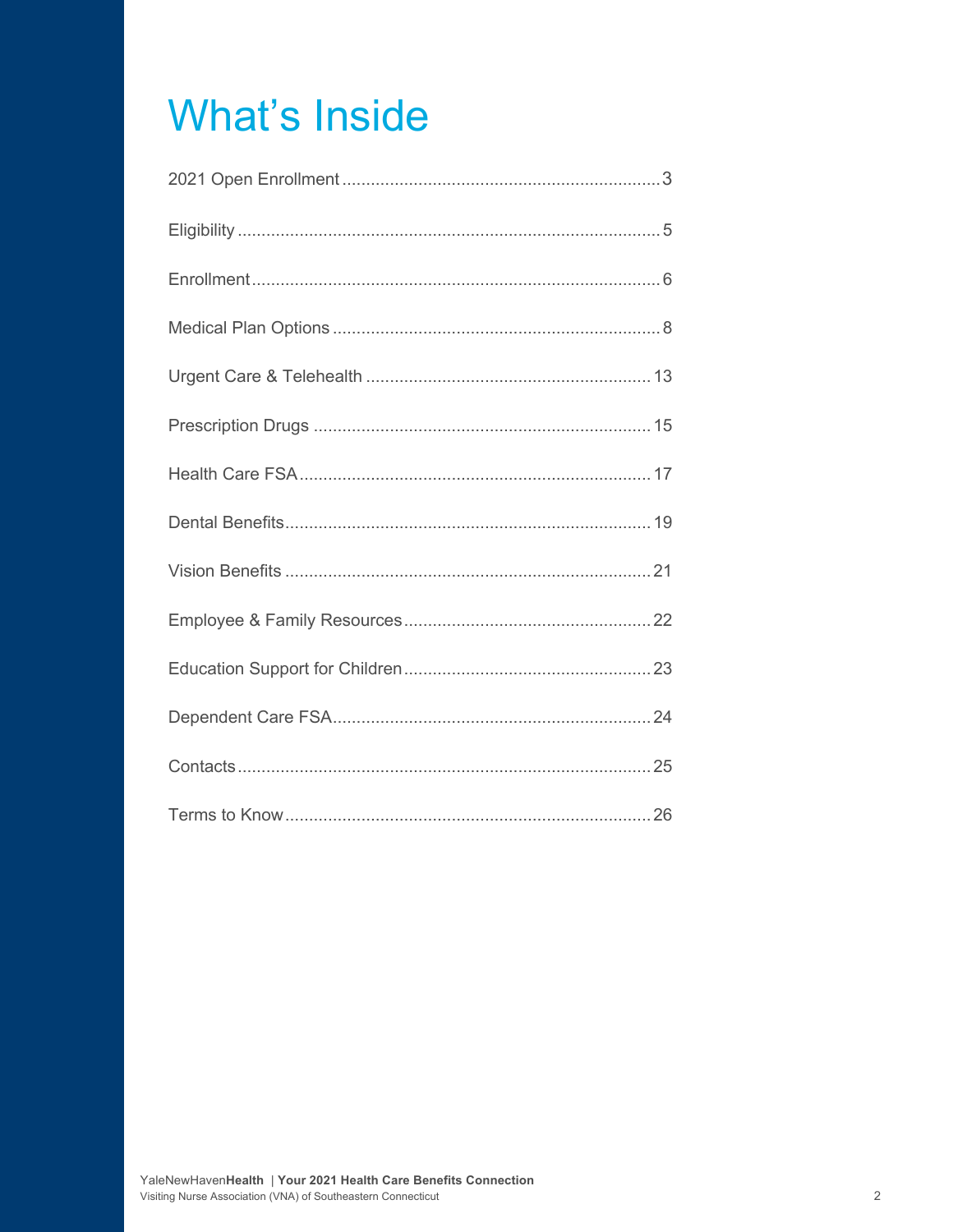## 2021 Open Enrollment

## Enroll October 26 – November 6 by 5 p.m.

Open enrollment is your once-a-year opportunity to make changes to your benefits so they continue to be the right fit for you and your family. Outside of experiencing a qualifying life event, it's the only time you can change plans or add or remove dependents.

Please take a moment to review what you need to know about what's new and changing for 2021. You'll also find minor changes to other plans. It's important that you understand all these changes and what they mean for you going forward.

#### **If you don't enroll by 5 p.m. on November 6:**

- You will not have a Health Care or Dependent Care Flexible Spending Account for 2021.
- You will be unable to contribute to the Health Savings Account in 2021.
- You and any dependents currently on your plan will have the same medical, dental, and vision coverage for 2021.
- If you waived coverage for 2020, your coverage will be waived for 2021.

## Enrollment questions?

HRConnect has the answers. Call Monday–Friday, 7:30 a.m.–5 p.m. ET 844-543-2147 Enroll now: ynhhsbenefits.com

## What You Need to Know

## **What's New and Changing for 2021**

- **HSA contribution limits will increase** to \$3,600 if you have individual coverage, and \$7,200 if you cover others, too. If you're age 55 or older, you can save an additional \$1,000 in catch-up contributions.
- **The Dependent Care and Health Care FSA administrator will change** from PayFlex to HSA Bank beginning January 1, 2021.
- **Dependent Care FSA.** You have until December 31, 2020, to submit 2020 claims through PayFlex. After January 1, you will submit claims for 2021 expenses through HSA Bank.
- Health Care FSA. Up to \$550 of unused funds will automatically roll into 2021. Claims for expenses incurred between now and **December 31, 2020**, should be submitted through **PayFlex by March 31**, 2021. After January 1, you will submit claims for 2021 expenses through HSA Bank. Your roll over funds, if applicable, will be available after April 1, 2021.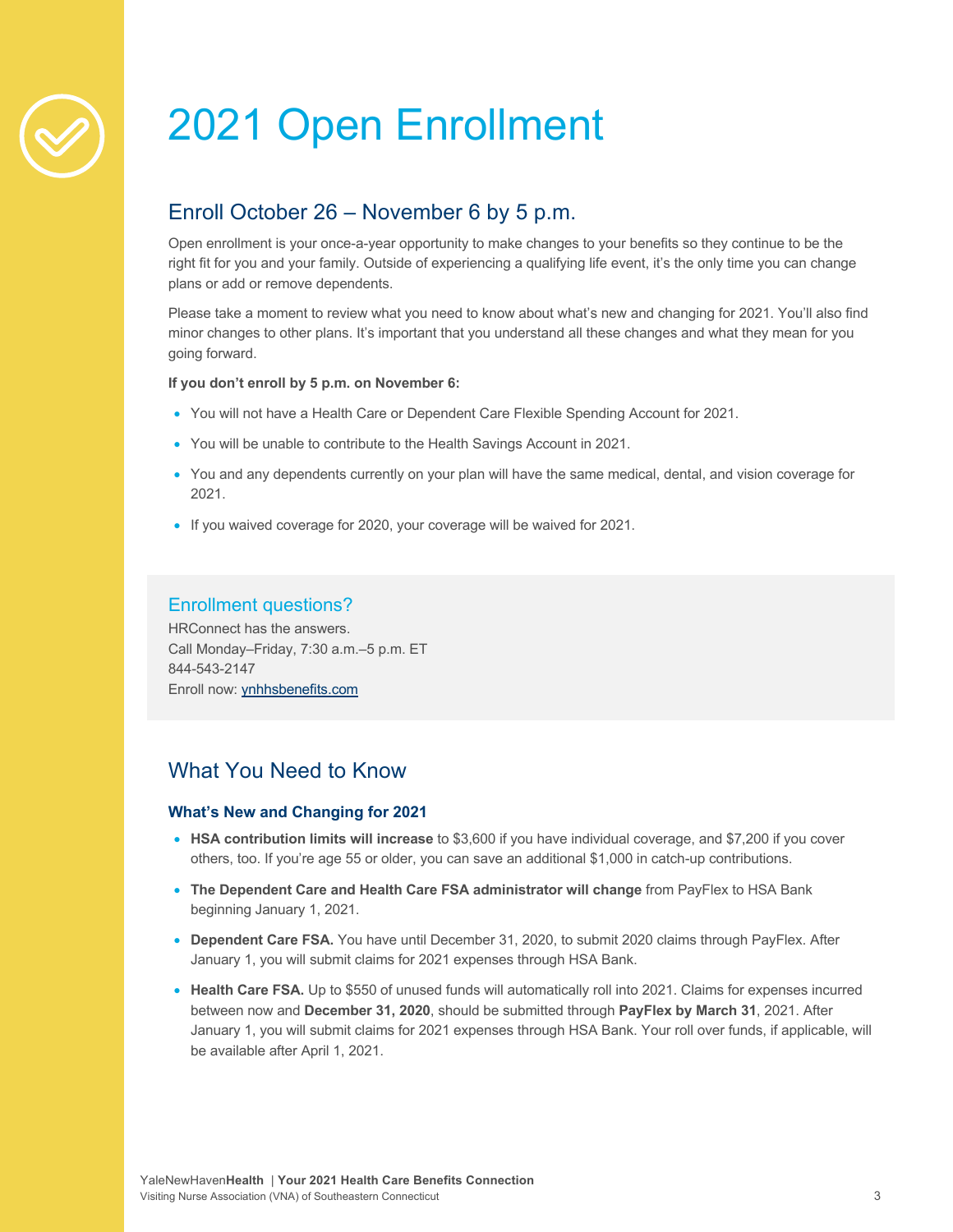

## What You Need to Do

- Review this information for your medical, dental, and vision plan options, and consider how your needs may be different for 2021.
- Add or remove dependents, as needed.
- Make your Dependent Care Flexible Spending Account and/or Health Care Flexible Spending Account contribution elections for 2021.
- Enroll to make your benefit elections for 2021. You can return to the enrollment site at any time to change your elections between October 26 and November 6 at 5 p.m. ET.
- Print a copy of your enrollment confirmation and keep it for your records.

## Things to Keep In Mind

- **Use your Dependent Care FSA funds by December 31** or you'll lose them. Balances do *not* roll over to 2021.
- **If you have a Health Care FSA, you can roll over up to \$550 for 2021**, but you'll forfeit any balance above that. Reminder: You have until March 31, 2021, to submit claims for 2020 through PayFlex.
- **Don't skimp on care.** Although you may be tempted to put off a doctor's visit, it's always better to get care sooner rather than later. Use your telehealth benefit to get the care you need, when you need it—without leaving home.
- **Plan for the unexpected** by providing additional financial security for your family. Through YNHHS voluntary benefits, you can purchase group hospital indemnity insurance and group critical illness insurance at prices that are typically below market rates. You can also enroll in Auto/Home, Pet insurance, and Identity Protection any time of the year. New for 2021 is our new Common Bond Student Loan Refinancing program available to you, your spouse and/or your dependents.
- **It's a good idea to review your life insurance beneficiaries** every year, and make changes, as needed.

## If You Take No Action During Open Enrollment

- You will be unable to contribute to a Health Care or Dependent Care FSA or to the Health Savings Account (HSA) in 2021.
- You and any dependents you currently cover (if eligible) will be automatically enrolled in the same medical, dental, and vision plans you had in 2020.
- If you waived plan coverage in 2020, your coverage will remain waived in 2021.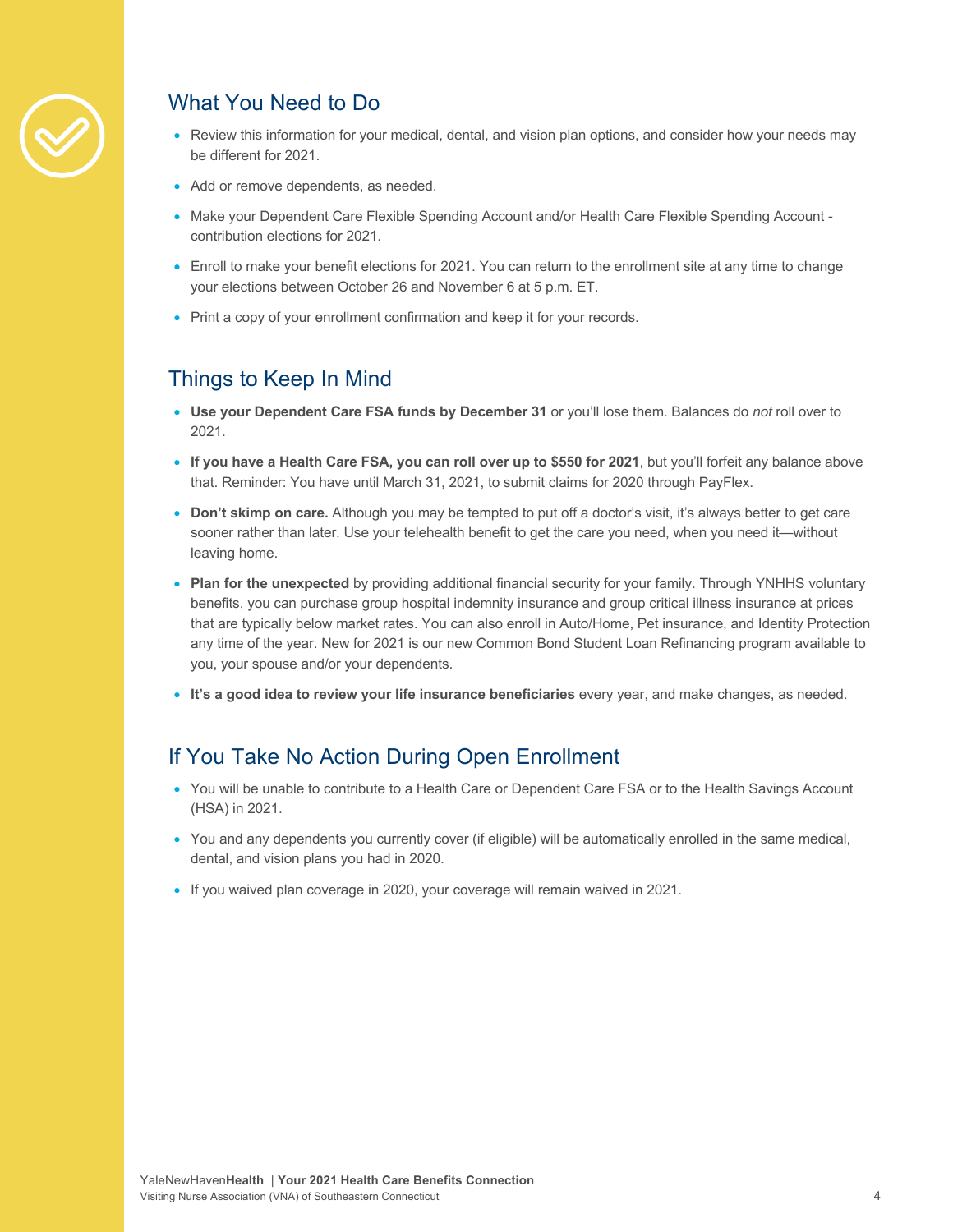

## **Eligibility**

#### **WHAT YOU NEED TO KNOW**

If you're eligible for benefits, you can enroll yourself, your spouse or domestic partner, and/or your dependent children in medical, prescription drug, dental, and vision coverage—plus other voluntary and financial benefits. Your benefits are effective on your first day of employment or the day you become benefits-eligible.

## Who's Eligible for Coverage

You're eligible for benefits if you're a regular, full-time employee (36 or more hours per week) or a benefitseligible part-time employee (generally 20–35 hours per week) of Visiting Nurse Association (VNA) of Southeastern Connecticut.

If you're eligible, you can also enroll:

- Your legal spouse
- Your domestic partner
- Your dependent children under age 26:
	- Biological children
	- Stepchildren
	- Adopted children, including those placed for adoption
	- Foster children
	- Any children for whom you are responsible per a court order
- Your dependent children over age 26, if fully dependent on you for support due to a disability and covered by you prior to age 26

#### **Supporting documentation required for dependents**

To enroll your dependents, you'll need to provide applicable supporting documentation such as a marriage certificate, birth certificate, court order, or federal income tax return. For details, visit HRConnect.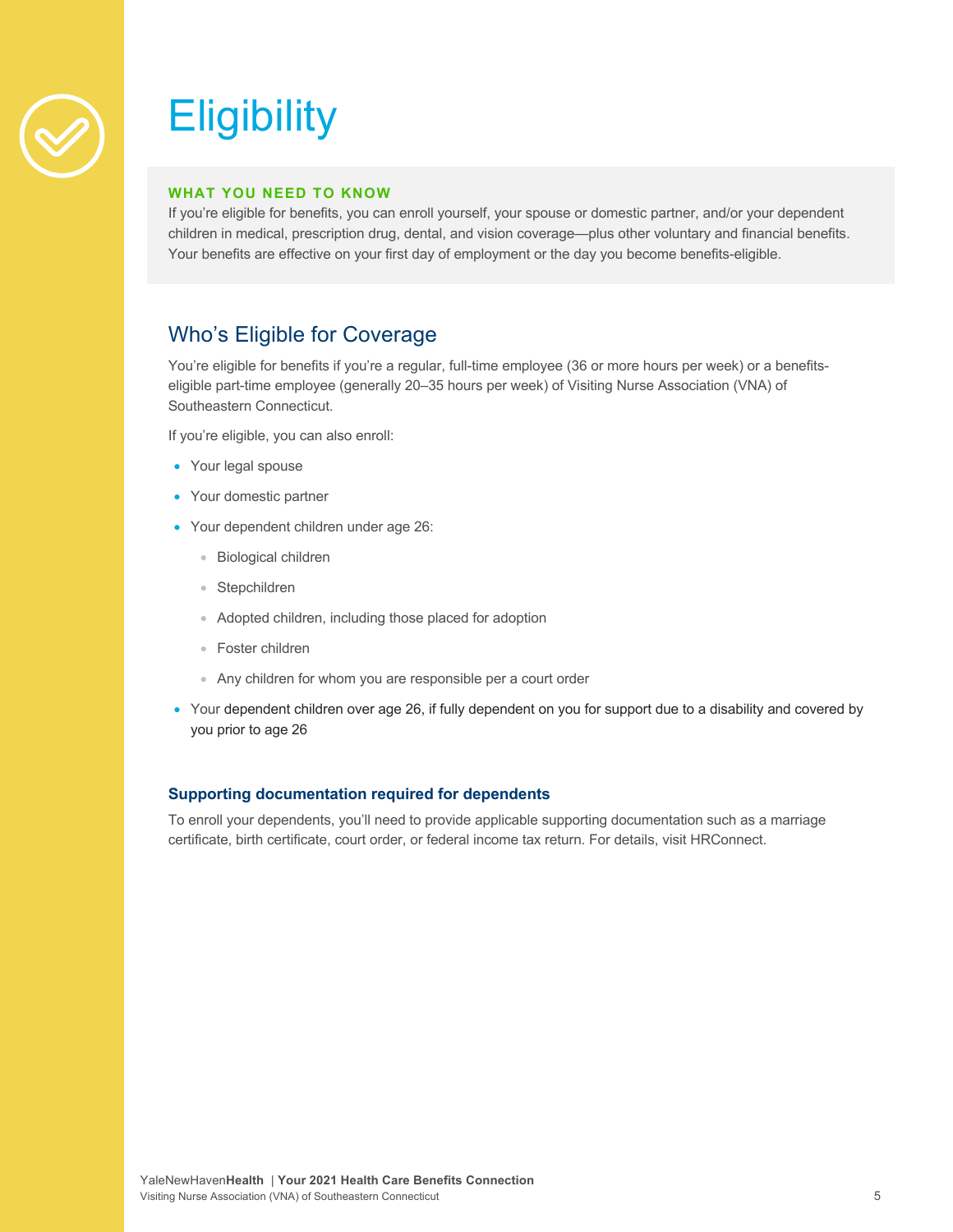

## **Enrollment**

## What you need to know

As a new employee, you must enroll in benefits within 30 days, or you and your dependents will have no medical, prescription drug, dental, or vision coverage. You'll have to wait until the next open enrollment period to elect these benefits, unless you experience a qualifying life event.

Don't forget—you'll need supporting documentation to enroll your dependents.

## When to Enroll

Enroll for the following benefits within 30 days of your first day on the job, during the annual open enrollment period, or within 31 days of experiencing a qualifying life event:

- Medical coverage
- Limited-Purpose Health Care Flexible Spending Account
- Prescription drug coverage
- Group legal plan (voluntary benefit)
- Dental coverage
- Hospital indemnity coverage (voluntary benefit)
- Vision coverage
- Group critical illness insurance (voluntary benefit)

### **Enroll at any time for:**

- Auto and home insurance (voluntary benefit)
- Pet insurance (voluntary benefit)
- Identity protection (voluntary benefit)
- Student loan refinancing program (voluntary benefit)

Learn more about the voluntary benefits you can choose. To enroll, call **866-874-2837** or visit the voluntary benefits website (ynhhsvoluntarybenefits.com)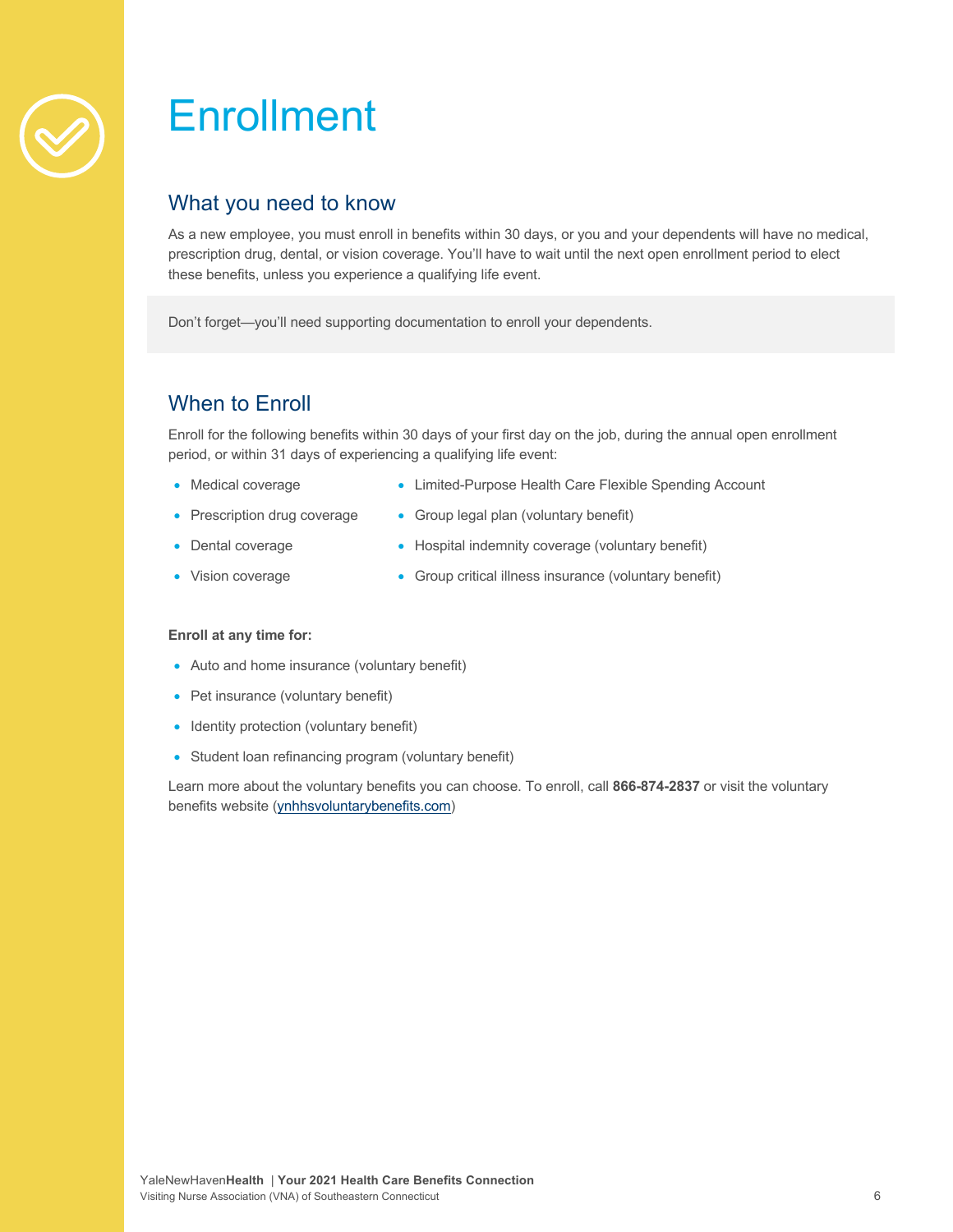

## When Changes Are Allowed

After you enroll, you can make changes only during annual open enrollment or within 31 days of experiencing a qualifying life event:

- Marriage
- Divorce
- Childbirth/adoption
- Coverage loss or gain

You must submit documentation that supports the event.

## How to Enroll

To enroll or make changes to your benefits, visit bswift (www.ynhhsbenefits.com), our secure, online enrollment website. You'll be prompted to enter your YNHHS username and password. If you run into problems, call HRConnect at **844-543-2147**.

Need more info first? You'll find details at HRConnect (ynhhs.org/hrconnect).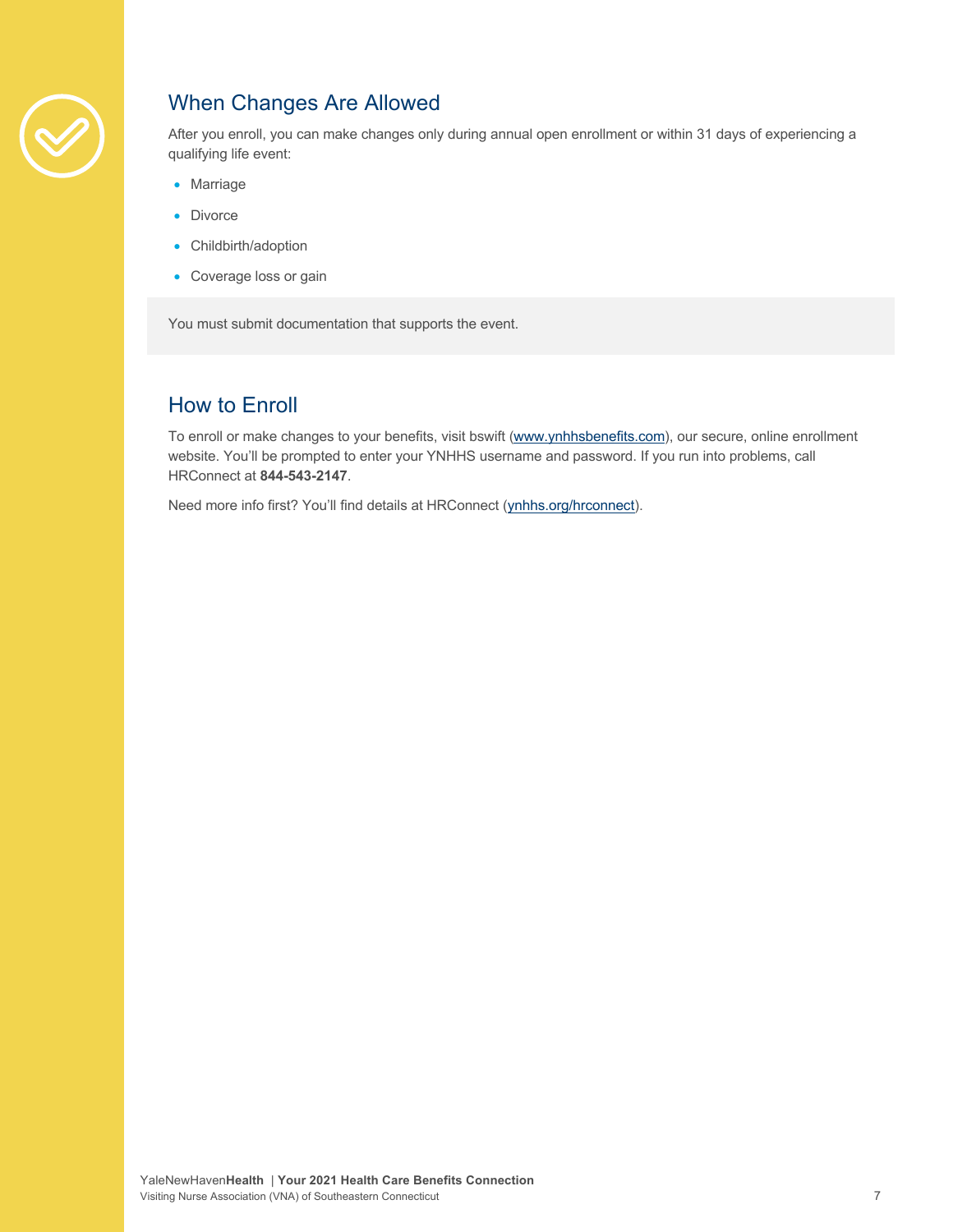## Medical Plan Options

### **WHAT YOU NEED TO KNOW**

You have two High-Deductible Health Plan (HDHP) options: the HDHP with Health Savings Account (HSA), or the HDHP with Healthcare Reimbursement Account (HRA). Both plans are administered by Anthem Blue Cross and Blue Shield. You can select the HDHP with HRA only if you have Medicare or TRICARE. With both plans, you pay the full cost of care until you meet your annual deductible. Your HSA or HRA can help you cover those costs.

## How the Plans Work

Your medical plan is designed to help keep you and your family healthy. Used in tandem with your other benefits—including dental and vision coverage and services offered through the integrated employee assistance and work/life program—it's also here to support you when you need care.

You may choose to waive medical coverage if you're covered by another plan or your spouse is a YNHHS employee.

Under both HDHP plans:

- Your coverage is identical.
- You pay nothing for preventive care—including some preventive tests and prescription medications—when you use network providers.
- You pay the full cost of care until you meet your annual deductible, after which the plan begins to share costs with you.
- You pay discounted rates when you use providers and facilities in the Yale New Haven Health System and Anthem PPO network.
- You have mental health and substance abuse benefits.
- Special rules apply when you or your covered dependents are covered by more than one plan.
- There's a combined annual deductible for medical and prescription services. Until the deductible is met, your eligible medical and prescription drug costs are applied against the deductible.

**The difference between the plans?** Only the account that comes with them—the HSA or HRA.

## Health Savings Account

The Health Savings Account (HSA) is a special account that you contribute to on a pretax basis through payroll deductions. Your employer contributes to it, too. You can use the money in your HSA to cover your health care expenses until you reach your annual deductible and the plan begins to share those costs with you. **The HSA is not available to you if you are currently enrolled in Medicare or TRICARE.**

When you enroll for the HDHP with HSA, you will receive a welcome packet from HSA Bank, our HSA administrator. Follow the instructions to open your account.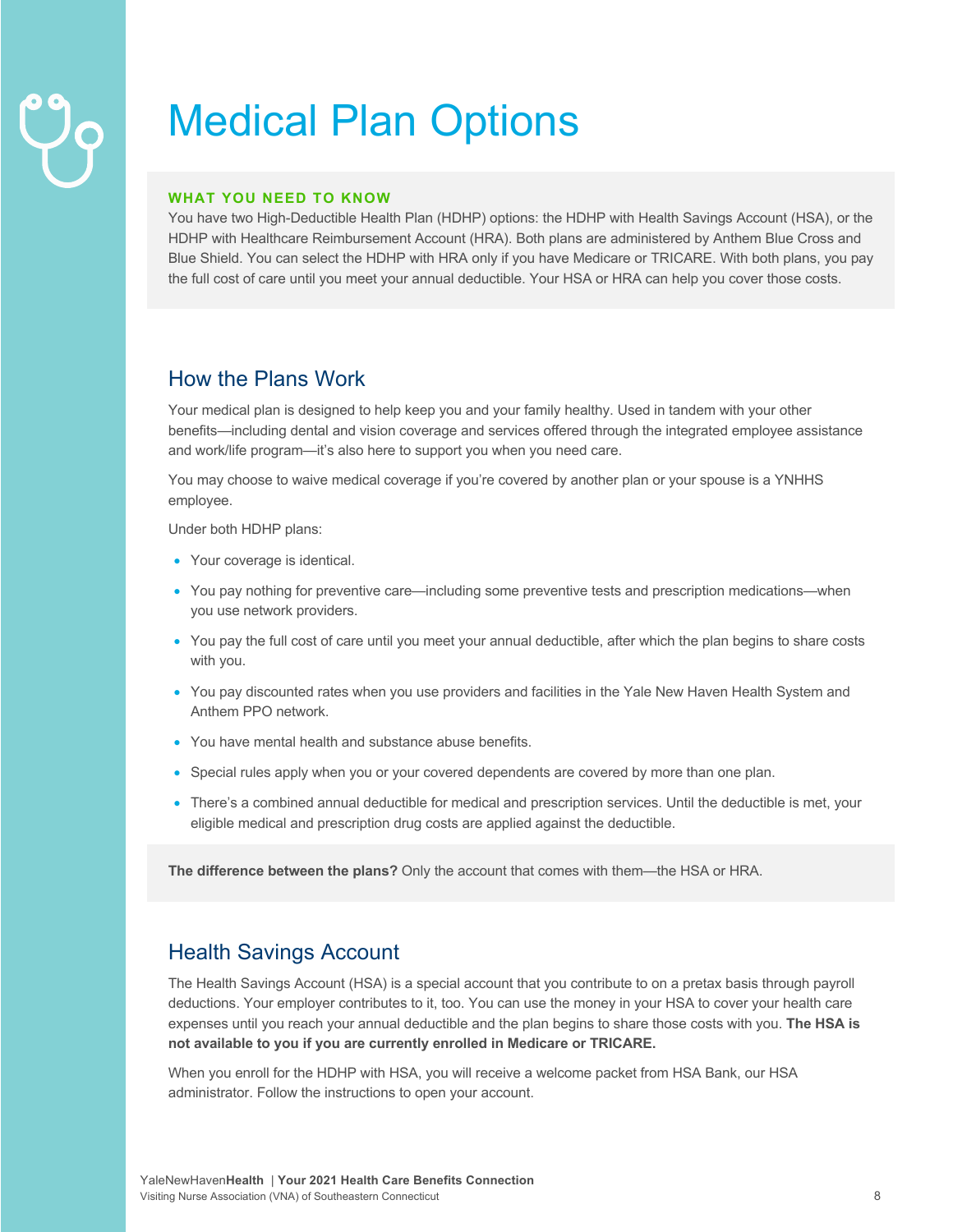

After you meet your deductible, you can use your HSA to cover any coinsurance.

- For 2021, you can contribute up to \$3,600 in your HSA if you have individual coverage and \$7,200 if you're covering others, too. And if you're 55 or older, you can contribute an additional catch-up contribution of \$1,000. Keep in mind your employer's contribution, if any, when making your election. Total contributions to your account cannot exceed these IRS maximums.
- Your HSA contributions reduce your taxable income.
- Any unused funds roll over year after year, earning interest along the way.
- The money in your HSA is yours to use forever on qualified health expenses—even if you change employers or health plans, or retire.
- Once your balance reaches \$1,000, you have the opportunity to invest it for potential growth.

**Note:** You also have the option of opening your HSA at a financial institution of your choice. However, unlike an account opened with HSA Bank, you will not be able to fund your HSA through direct payroll contributions, nor will you receive your employer's contribution.

## Healthcare Reimbursement Account

The Healthcare Reimbursement Account (HRA) is a special account to which your employer contributes to help you cover the cost of your health care expenses. You can use these funds to cover your costs as you reach your annual deductible. **The HRA is available only to employees enrolled in Medicare or TRICARE.**

- As you receive services throughout the year, you pay out of pocket for expenses like coinsurance, copays, and other services, and then get reimbursed from your HRA up to the amount of your existing balance.
- Once you've met your annual deductible, you may pay coinsurance for the care you receive; the plan will cover the rest.
- You can use the HRA only while you are enrolled in this plan. You cannot take the money with you if you change plans or employers.
- You cannot contribute to your HRA.

## How much you pay depends on the provider or facility you choose:

### **YNHHS Facilities**

When you use the following YNHHS facilities, you'll pay coinsurance after you've met your annual deductible, and you'll generally pay less for covered services:

- Bridgeport Hospital
- Westerly Hospital
- Greenwich Hospital
- 
- Yale New Haven Care Continuum (Grimes Center)
- Lawrence + Memorial Hospital
- Yale New Haven Hospital
- Northeast Medical Group

### **Anthem PPO Providers**

When you choose to receive care from an Anthem Century Preferred Network provider:

• You'll need to meet your annual deductible (\$2,000 individual/\$4,000 family) before the plan begins to share the cost of your care.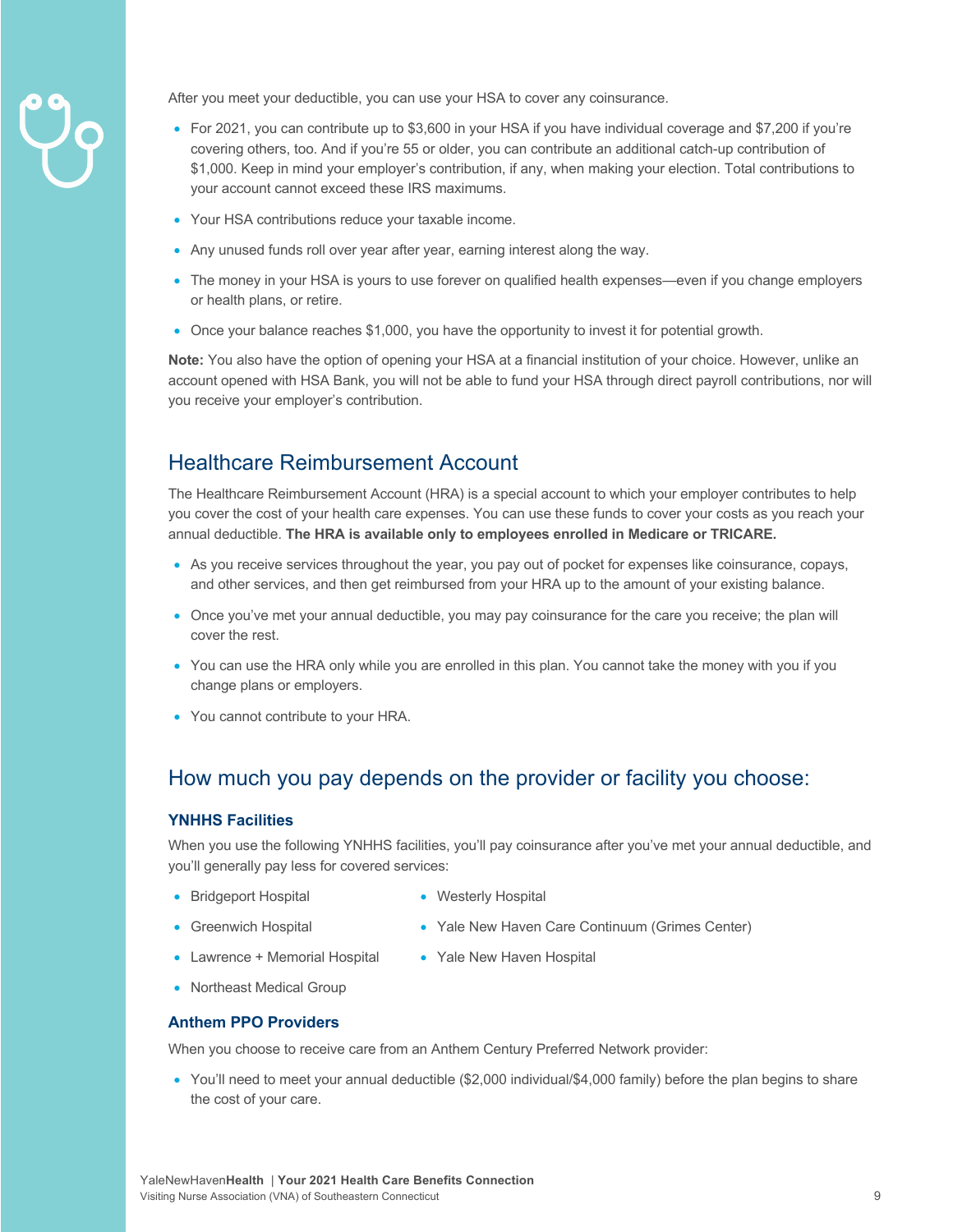

- After you meet your deductible, you'll pay 20% coinsurance for care until you reach your annual out-of-pocket maximum.
- Once you meet your annual out-of-pocket maximum, the plan will pay 100% of covered expenses through that calendar year.

To find a provider in the Anthem Century Preferred Network, visit the Anthem website (http://anthem.com/) or call **888-266-2896**.

#### **Out-of-Network Providers**

When you use a provider or facility that is not in the Anthem Century Preferred Network:

- You'll pay the most for care.
- Anthem will pay a maximum allowable amount (MAA).
- You will be responsible for costs up to your annual deductible, coinsurance, and any difference between the MAA and the amount billed by the provider.
- You'll need to file a claim for the care to be covered. Payments will be made directly to the provider unless you submit a bill showing you've paid it already.

## What You Pay for Care

| <b>Plan Feature</b>                                                                                                                                           | <b>YNHHS Facility</b>                  | <b>Anthem PPO Provider</b>             | <b>Out-of-Network Provider</b>         |
|---------------------------------------------------------------------------------------------------------------------------------------------------------------|----------------------------------------|----------------------------------------|----------------------------------------|
| <b>Annual Deductible</b>                                                                                                                                      | Individual: \$2,000<br>Family: \$4,000 | Individual: \$2,000<br>Family: \$4,000 | Individual: \$2,000<br>Family: \$4,000 |
| <b>Out-of-Pocket Maximum</b>                                                                                                                                  | Individual: \$3,000<br>Family: \$6,000 | Individual: \$3,000<br>Family: \$6,000 | Individual: \$4,000<br>Family: \$8,000 |
| <b>Member Coinsurance After</b><br><b>Deductible</b>                                                                                                          | 0% after deductible                    | 20% after deductible                   | 40% after deductible                   |
| <b>Preventive Care Exams</b>                                                                                                                                  | 0%, deductible waived                  | 0%, deductible waived                  | 40% after deductible                   |
| <b>Office Visits</b>                                                                                                                                          | 0% after deductible                    | 0% after deductible                    | 40% after deductible                   |
| <b>Diagnostic Services</b><br><b>Performed in Hospital</b><br>(Lab, x-ray, MRI, PET, CAT<br>scan, nuclear cardiology)                                         | 0% after deductible                    | 20% after deductible                   | 40% after deductible                   |
| <b>Diagnostic Services</b><br><b>Performed in Office</b><br>(Lab, x-ray, MRI, PET, CAT<br>scan, nuclear cardiology)                                           | 0% after deductible                    | 0% after deductible                    | 40% after deductible                   |
| <b>Rehabilitation Therapy</b><br>Performed in Hospital <sup>1</sup><br>(Physical, speech,<br>occupational, chiropractic,<br>cardiac rehab)                    | 0% after deductible                    | 20% after deductible                   | 40% after deductible                   |
| <b>Outpatient Rehabilitation</b><br><b>Therapy Performed in</b><br>Office <sup>2</sup><br>(Physical, speech,<br>occupational, chiropractic,<br>cardiac rehab) | 0% after deductible                    | 0% after deductible                    | 40% after deductible                   |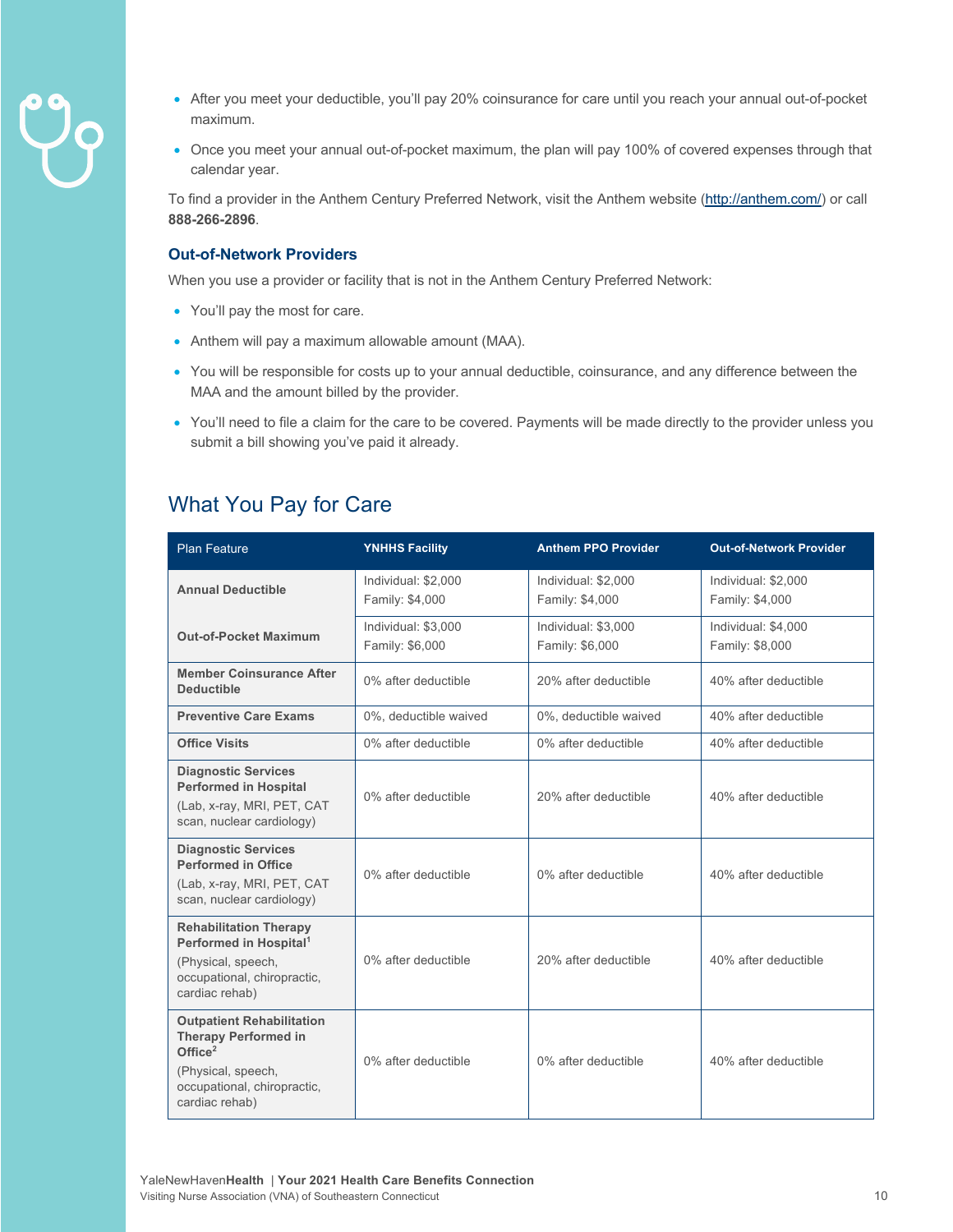| <b>Plan Feature</b>                                                                                        | <b>YNHHS Facility</b>             | <b>Anthem PPO Provider</b>                 | <b>Out-of-Network Provider</b> |
|------------------------------------------------------------------------------------------------------------|-----------------------------------|--------------------------------------------|--------------------------------|
| <b>Emergency Care</b><br>(Emergency room; copay<br>waived if admitted)                                     | \$100 copay after deductible      | \$200 copay after deductible               | \$200 copay after deductible   |
| <b>Urgent Care</b><br>(Walk-in and urgent care<br>centers)                                                 | 0% after deductible               | 20% after deductible                       | 40% after deductible           |
| <b>Ambulance Services</b><br>(Hospital-owned)                                                              | n/a                               | 20% after deductible                       | 40% after deductible           |
| <b>Ambulance Services</b><br>(Not hospital-owned)                                                          | n/a                               | 0% after deductible                        | 40% after deductible           |
| <b>Telehealth</b>                                                                                          | OnDemand<br>\$49 after deductible | LiveHealth Online<br>\$49 after deductible | n/a                            |
| <b>Outpatient Surgery</b><br><b>Performed in Hospital</b><br><b>Ambulatory Care Center</b>                 | 0% after deductible               | 20% after deductible                       | 40% after deductible           |
| <b>Inpatient Surgery</b><br>(Semi-private room and<br>board)                                               | 0% after deductible               | 20% after deductible                       | 40% after deductible           |
| <b>Outpatient Mental</b><br><b>Health/Substance Abuse</b><br><b>Services Performed in</b><br><b>Office</b> | 0% after deductible               | 0% after deductible                        | 40% after deductible           |
| <b>Inpatient Mental</b><br><b>Health/Substance Abuse</b><br><b>Services</b>                                | 0% after deductible               | 0% after deductible                        | 40% after deductible           |
| <b>Skilled Nursing Facility<sup>3</sup></b>                                                                | 0% after deductible               | 20% after deductible                       | 40% after deductible           |
| Durable Medical Equipment <sup>4</sup>                                                                     | n/a                               | 20% after deductible                       | 40% after deductible           |

<sup>1</sup> Inpatient rehabilitative services are limited to 100 days per member per year.

<sup>2</sup> Physical, speech, and occupational therapy visits are limited to a combined total of 60 visits per member per calendar year. For physical therapy and occupational therapy, prior authorization is required after the first visit. Chiropractic services are limited to 12 visits per member per calendar year.

<sup>3</sup> Skilled nursing facility services are limited to 100 days per calendar year.

<sup>4</sup> You must use a participating provider to be covered for durable medical equipment and prosthetic devices.

For additional details about covered services, visit HRConnect to view the summary plan description (SPD).

To see employee premium contributions for the medical plan, visit ynhhsbenefits.com.

## When to Connect with Anthem

For a medical stay and/or service preauthorization, call **800-238-2227** (in Connecticut) or **800-248-2227** (out of state). For behavioral health or substance abuse stays, call **800-934-0331**.

Before receiving any of the following services, you must call Anthem for preauthorization. Otherwise, your benefits will be reduced.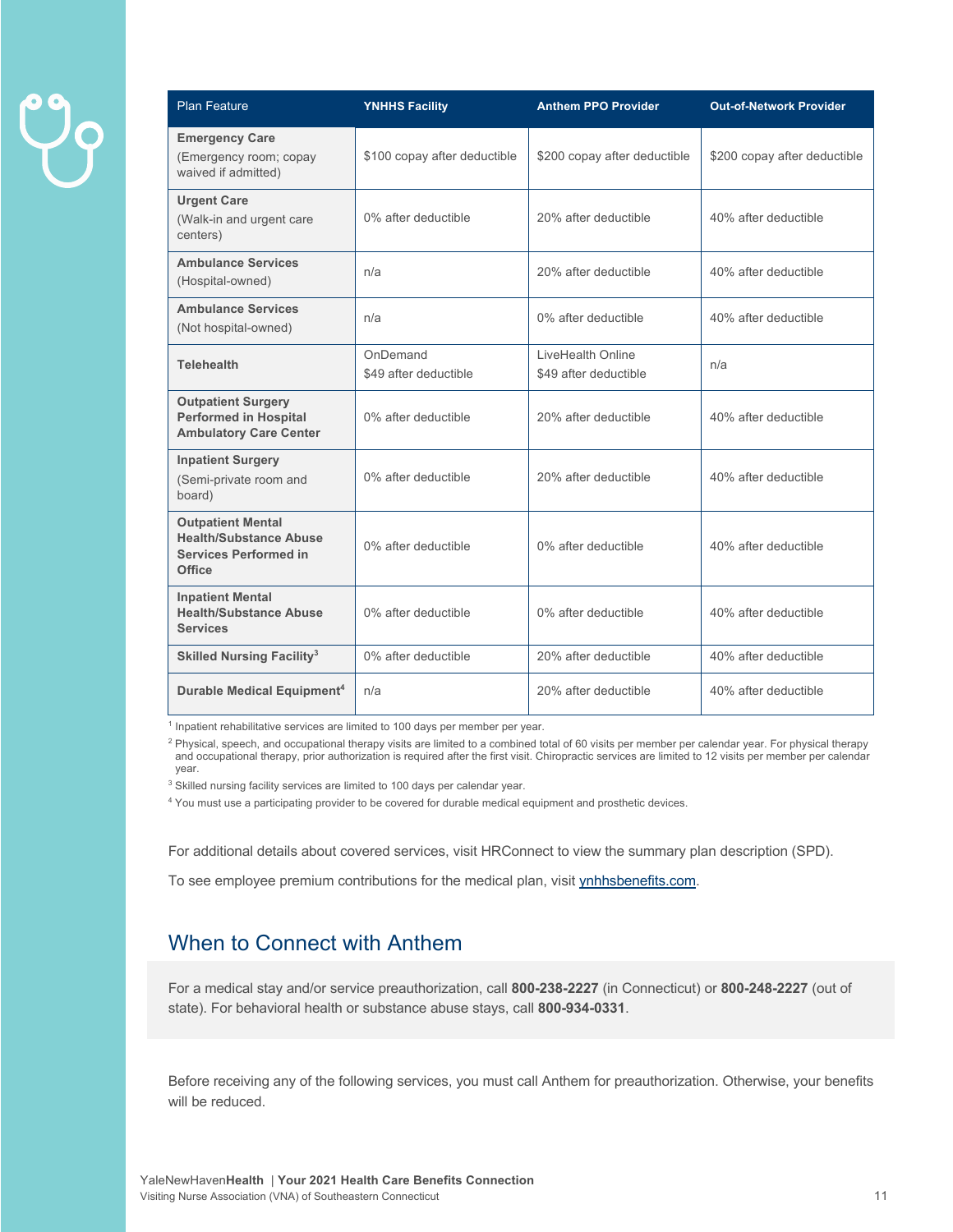- 
- **Inpatient stays** in a hospital, skilled nursing facility, hospice facility, subacute care or acute rehabilitation facility, or a behavioral health or substance abuse treatment center (CALL at least 24 hours before the start of your stay)
- **High-cost diagnostic imaging services** prescribed by an out-of-network provider
- **Organ/tissue transplants,** including evaluation, donor search, organ procurement/tissue harvest, or transplant

For admissions following emergency or urgent care, you, your representative, or your doctor must call Anthem within 48 hours of admission.

#### **If you do not precertify for the services above:**

- Benefits for inpatient stays will be reduced by \$200.
- Benefits for doctor fees will be reduced by 25%.

You can also connect with Anthem to:

- Find a provider in the Anthem Century Preferred Network
- Resolve insurance claim and billing issues
- Ask questions about preventive and/or diagnostic care
- Get general health information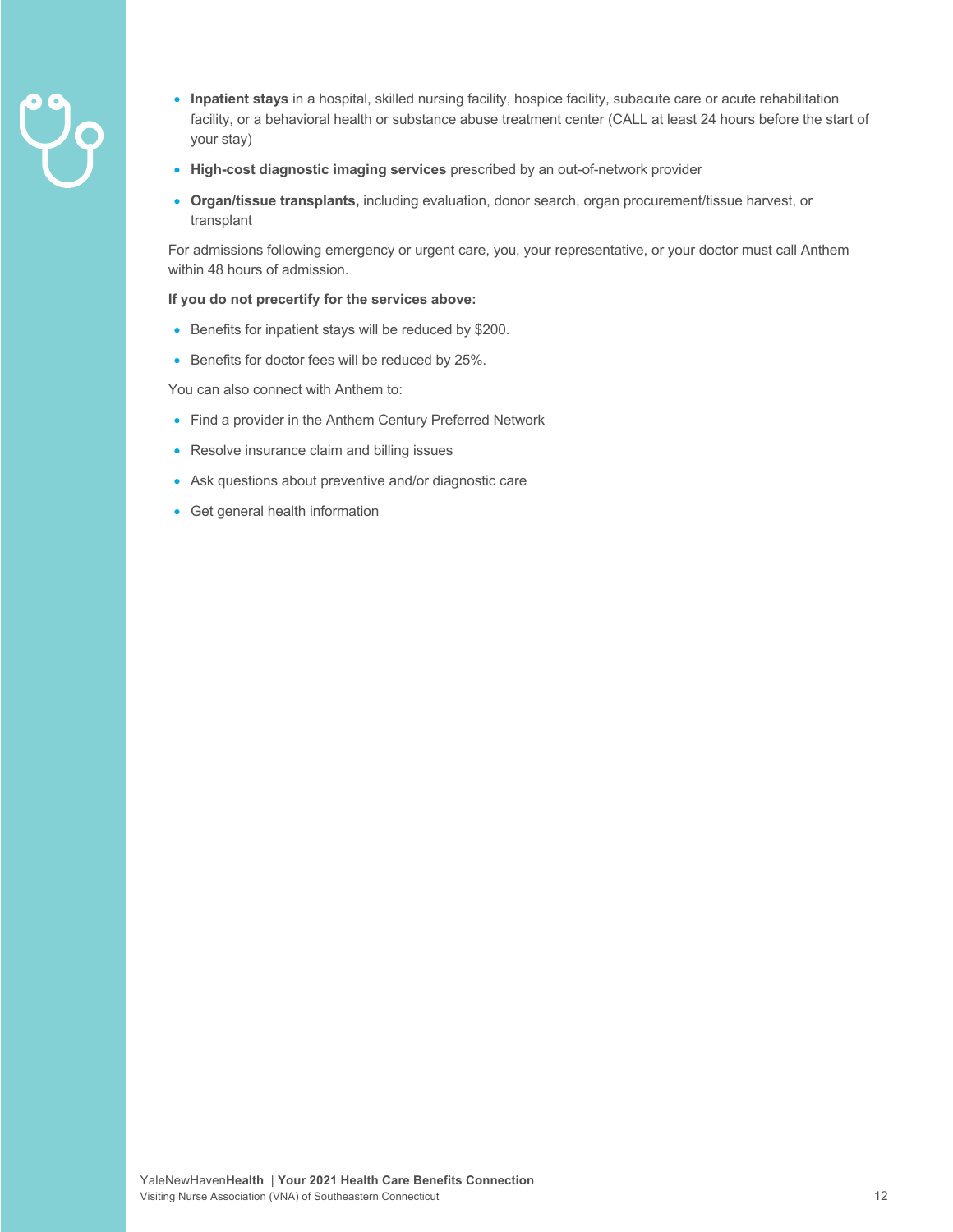## Urgent Care & Telehealth

## **WHAT YOU NEED TO KNOW**

Can't wait to see a doctor? Urgent care and telehealth services help you quickly connect with affordable care.

## Urgent Care

When you need immediate care for an illness or injury, you can visit the nearest YNHHS walk-in facility or a PhysicianOne Urgent Care center. To locate an urgent care center close to you, visit **HRConnect** and search for "urgent care."

Once you meet your annual deductible, you'll pay nothing when visiting a YNHHS facility; you'll pay more if you use other providers.

## **Telehealth**

Telehealth is an ideal alternative for immediate treatment of an illness or injury when you can't get to a doctor's office or urgent care center.

You and your covered family members can visit a doctor virtually, wherever you are, whenever you need care via phone, tablet, or computer. If you need medication, the doctor can even send a prescription to your pharmacy (in Connecticut, New York, Massachusetts, and Rhode Island).

Use the telehealth services below to connect to care outside the usual office hours. **Telehealth is not an alternative to emergency care for a life-threatening condition.** 

## **OnDemand**

See one of our own Northeast Medical Group (NEMG) providers weekdays from 7 a.m. to 7 p.m. ET, excluding holidays. To get started, download the MyChart mobile app.

**The NEMG providers you see OnDemand can:**

- Diagnose symptoms
- Order testing
- Prescribe medication
- Send prescriptions to the pharmacy of your choice in Connecticut, New York, Massachusetts, and Rhode Island.

If you've already met your annual deductible, you'll pay a \$49 copay to use OnDemand. OnDemand does not cover pediatric services. Find more information about OnDemand at HRConnect.

### **How It Works**

- 1. Register with MyChart online at ynhhs.org/ondemand or through the mobile app.
- 2. Schedule your OnDemand visit. You'll get reminder emails, phone calls, and app pushes to remind you of your upcoming visit.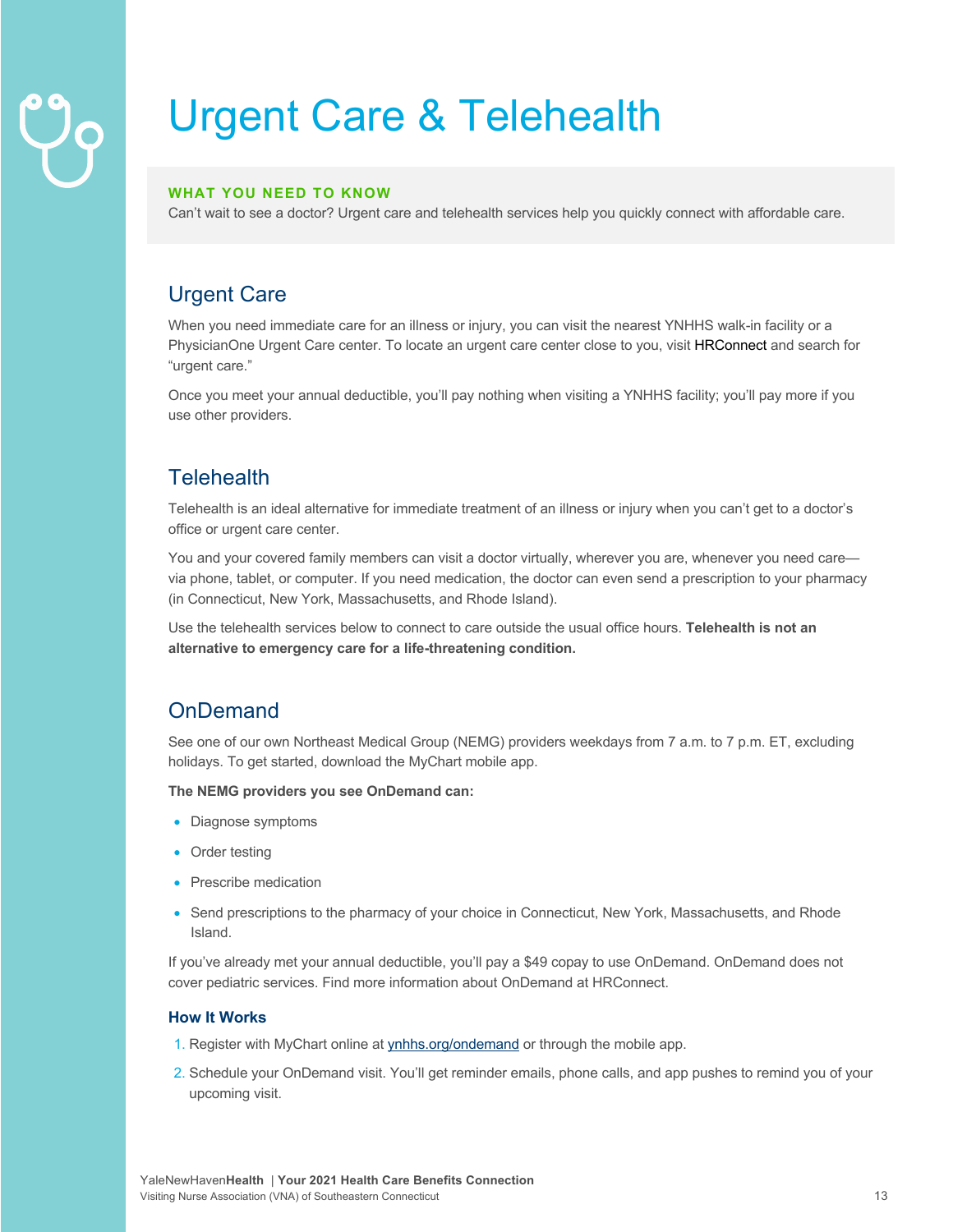

- 3. Complete e-Checkin on the mobile app or website 15 minutes before your visit. You'll answer questions about your medical history and insurance coverage.
- 4. Pay for your visit with a credit card, debit card, or your HSA Bank Flexible Spending Account debit card.
- 5. Join a virtual waiting room, where a medical assistant will greet you and confirm your information.
- 6. Visit your OnDemand doctor.
- 7. After your appointment, find a summary of your visit in the MyChart app.

## When you or your child can't wait for care

LiveHealth Online is there for you 24/7/365. Pediatric services are not covered by OnDemand. Call **888-548-3432**.

## LiveHealth Online

For pediatric services, or to see a board-certified doctor after hours, on weekends and holidays, and when you're out of state, visit LiveHealth Online (livehealthonline.com), download the mobile app or call **888-548-3432**.

If you've already met your annual deductible, you'll pay a \$49 copay to use LiveHealth Online. You can pay with a credit or debit card, including your HSA debit card or your FSA debit card. Be sure to provide your Anthem ID card information, so your claim is processed as an office visit.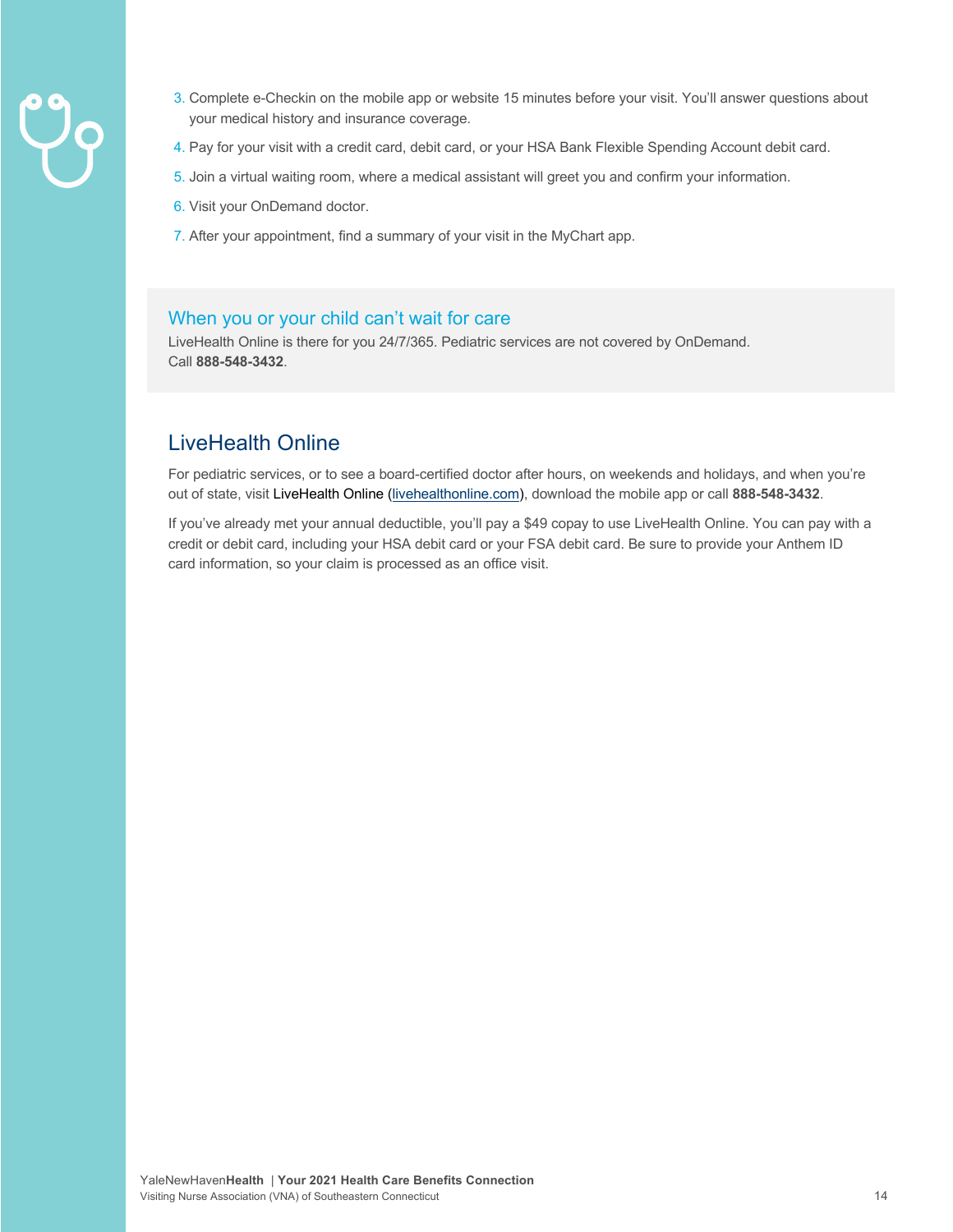## Prescription Drugs

#### **WHAT YOU NEED TO KNOW**

You automatically have prescription drug coverage through CVS Caremark when you enroll in either of the High-Deductible Health Plans. You can use your HSA or HRA to pay for your share of the cost. You can fill covered prescriptions at participating CVS retail pharmacies or through the CVS Caremark mail service.

Until the deductible is met, all covered medical and prescription costs are applied against the deductible. You will pay the actual cost of your prescription, as negotiated between CVS Caremark and the pharmacy.

## Need to fill a prescription?

Find a participating pharmacy near you. Connect with a local pharmacy: www.caremark.com/

## Filling Your Prescription

## **Short-Term Medications**

You can fill up to a **30-day supply** of a prescription at more than 5,000 participating pharmacies in the Connecticut, New York, and New Jersey area (64,000 nationwide), including major pharmacy and supermarket chains and most independent drug stores. Simply present the prescription and your CVS Caremark prescription drug card.

In an emergency or if you're out of state and can't get to a participating pharmacy, you'll pay out of pocket and then file a claim for reimbursement from CVS Caremark.

## Pay nothing for certain preventive drugs

The Affordable Care Act (ACA) makes many prescription medications, vaccines, and supplements—including contraceptives and statins—available to you at no cost.

When a generic is available and you or your doctor chooses a brand-name drug instead, you'll pay the brandname copay—plus the difference in cost between the two medications.

## What You Pay for Fills

The High-Deductible Health Plans have a combined annual deductible for medical and prescription drug services. You'll pay the full cost of services until you meet your deductible; for prescription drugs, you'll pay the actual cost of your medication, as negotiated between CVS Caremark and the pharmacy.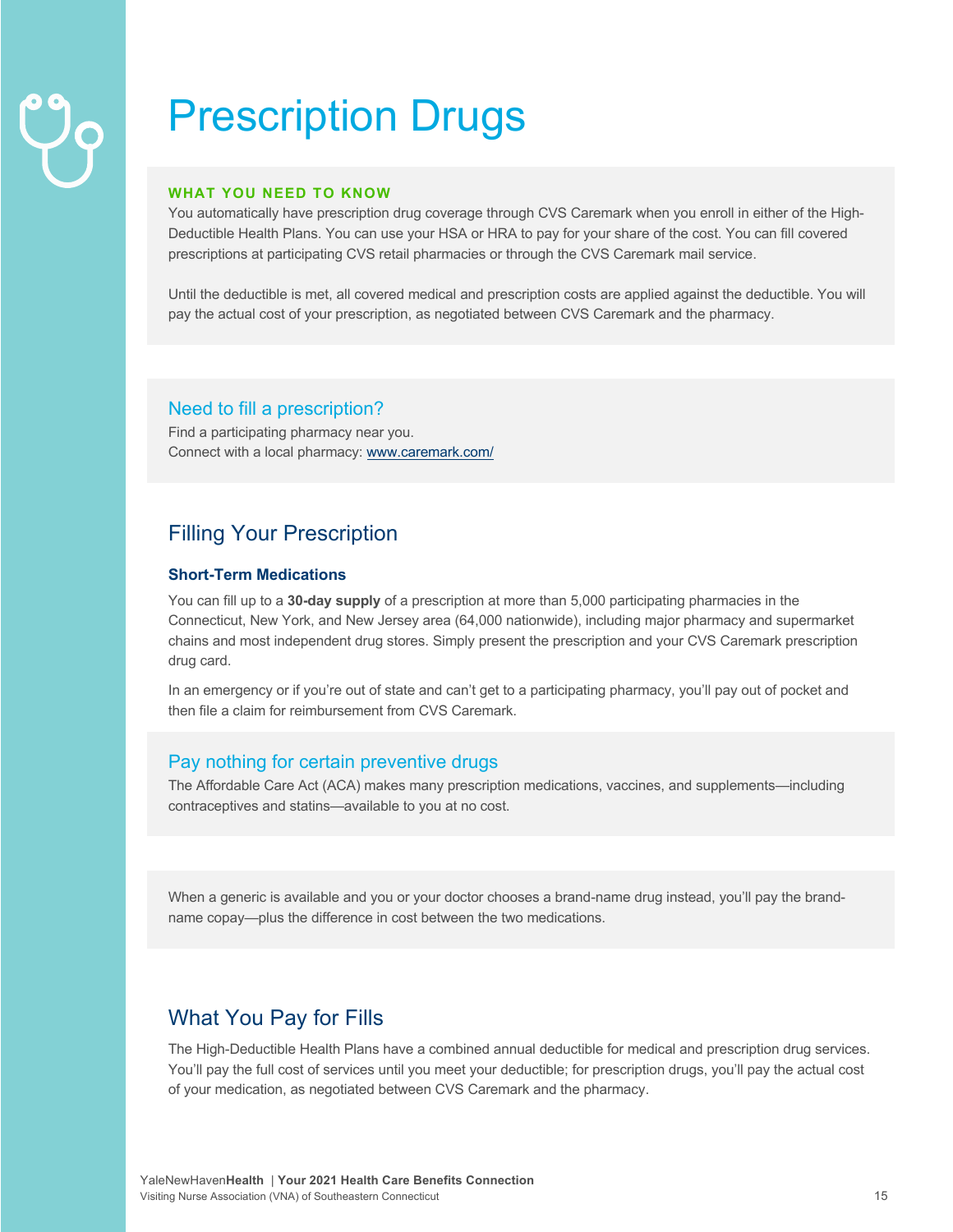

Under these plans, the most you'll pay out of pocket for medical care and prescription drugs in any calendar year is \$3,000 per individual or \$6,000 per family.

How much you'll pay for your prescription depends on the type of medication and the amount prescribed. When the cost of a drug is less than the minimum copay, you'll pay the lower amount.

#### **Tier 1: Generic**

- **30-day supply:** \$10 copay after deductible
- **31- to 90-day supply:** \$10 copay after deductible through CVS Caremark mail service (info.caremark.com/mailservice)

#### **Tier 2: Brand Name**

- **30-day supply:** \$25 copay after deductible, if the drug is on the list of preferred brand drugs (the formulary)
- **31- to 90-day supply:** \$50 copay after deductible through CVS Caremark mail service (info.caremark.com/mailservice)

#### **Tier 3: Non-Preferred Brand**

- **30-day supply:** \$40 copay after deductible, if the drug isn't on the list of preferred brand drugs (the formulary)
- **31- to 90-day supply:** \$80 copay after deductible through CVS Caremark mail service (info.caremark.com/mailservice)

#### **A Word About Specialty Drugs**

Certain high-cost specialty drugs are subject to the Advance Control Specialty Formulary. This formulary includes specialty generics and clinically effective brand therapies, and combines other specialty programs, such as Specialty Guideline Management to ensure proper utilization. For the most current formulary listing, visit the Caremark website or call CVS Caremark customer service at **877-636-0406**.

## Preauthorization and Other Special Circumstances

#### **Compounded Medications**

Some prescriptions, including compounded drugs, require preauthorization from CVS Caremark before they can be filled. Your pharmacist will let you know if your doctor needs to make that call. Compounded drugs are covered as Tier 3 medications.

#### **Breast Cancer Drugs**

• Experimental drugs

If you're taking raloxifene (brand name: Evista) or tamoxifen (brand name: Nolvadex) for primary prevention of breast cancer, these generics may be available at no cost to you through the preventive provisions of the Affordable Care Act. To learn if you qualify, your doctor will need to complete the Preventive Services Zero Cost Sharing Form and fax it to CVS Caremark.

#### **Drugs and Supplies Not Covered**

The following drugs and medical supplies are not covered by the plan:

- Medical devices and appliances
- Weight-loss drugs
- Drugs whose sole purpose is to promote or stimulate hair growth
- Immunization agents, biological sera, blood or blood plasma

• Retin A (for those over age 28)

- Infertility medications
- Most over-the-counter drugs, vitamins, and nutritional supplements
- Ostomy supplies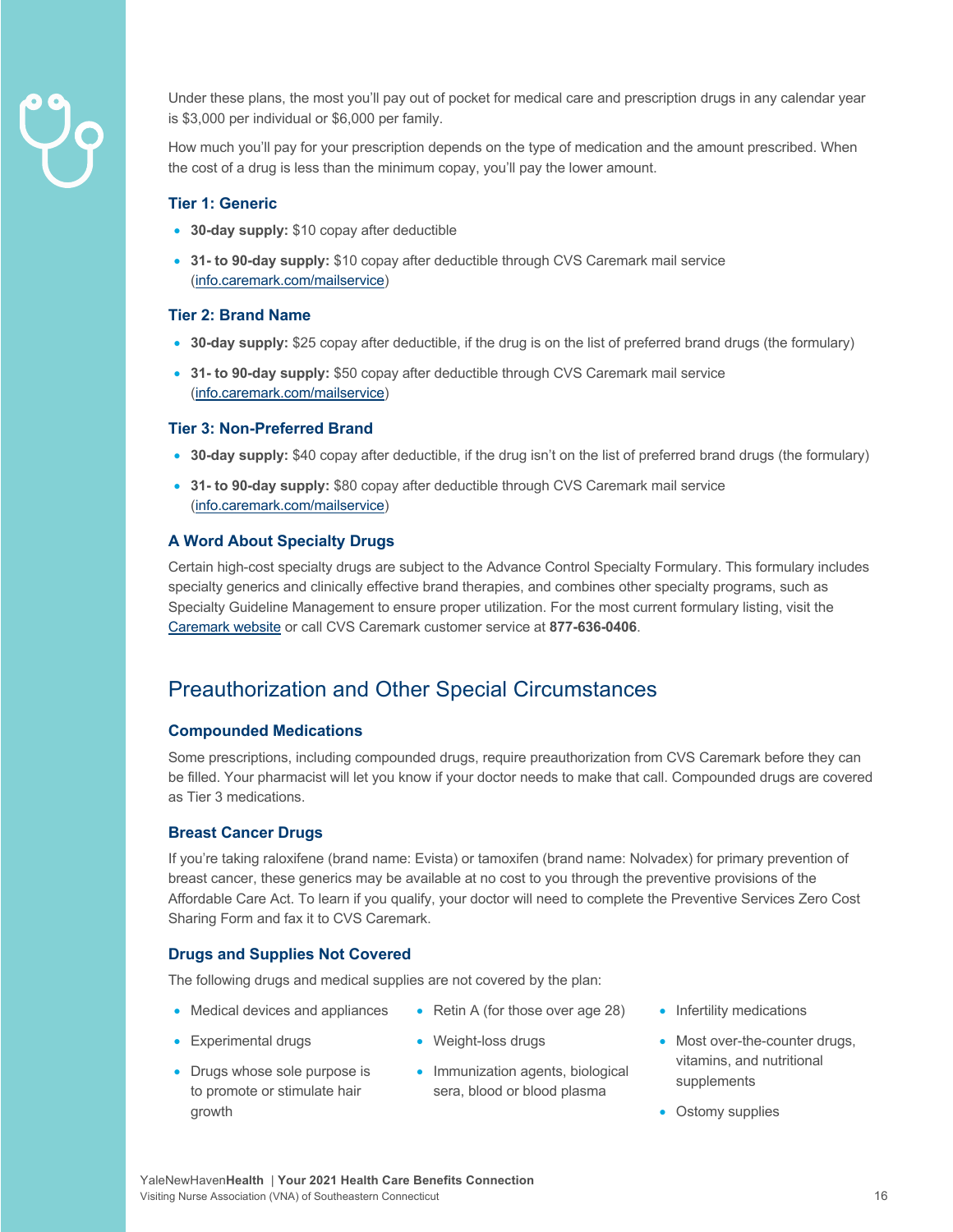## Health Care FSA

#### **WHAT YOU NEED TO KNOW**

A Health Care Flexible Spending Account (FSA) helps you set aside money to pay for health care expenses you'll have during the year. The pluses: You contribute pretax income, so you're paying no taxes on your contributions—plus, your contributions reduce your taxable income. The catch: You need to budget carefully, since you'll have to forfeit any unused balance over \$550.

If you're enrolled in the HDHP and want pretax options for covering out-of-pocket dental and vision expenses, you can open a Limited-Purpose FSA. And even if you don't enroll in a medical plan, you can contribute to a full Health Care FSA to help you cover medical, prescription drug, dental, and/or vision out-of-pocket-expenses.

## How It Works

When you elect your benefits as a new employee or during annual open enrollment, you choose your FSA contribution level for the calendar year (up to \$2,750 in 2021).

**Plan carefully!** You can carry over up to \$550 in unused funds to the next plan year, but you'll forfeit any amount over that. You have until March 31, 2021, to submit your 2020 claims through PayFlex.

For example, if, as of December 31, **2020**, you have \$600 of unused FSA funds, you can carry over \$550 for use by December 31, **2021**. The remaining \$50 must be used for **2020** expenses. You have until March 31, **2021**, to submit them for reimbursement. If you don't submit 2020 claims by March 31, 2021, the \$50 is forfeited.

During every open enrollment period, you'll elect the amount you want to contribute to your FSA the following year. Your election does not automatically roll over from year to year.

Your pretax paycheck contributions are deposited directly into your FSA, which is administered by HSA Bank.

You can use your FSA to pay for eligible expenses, including:

- Copays and coinsurance
- Prescription drugs and over-the-counter medications (with a doctor's prescription)
- Medical equipment, like crutches, and supplies such as bandages
- Vision care, like eyeglasses and contact lenses
- Dental expenses, such as fillings and braces

When you have eligible expenses, you can use your FSA debit card to pay for them. Or, you can submit receipts and file a claim for reimbursement.

Please keep in mind that you cannot reimburse yourself for the same expense with money from both your HRA and FSA.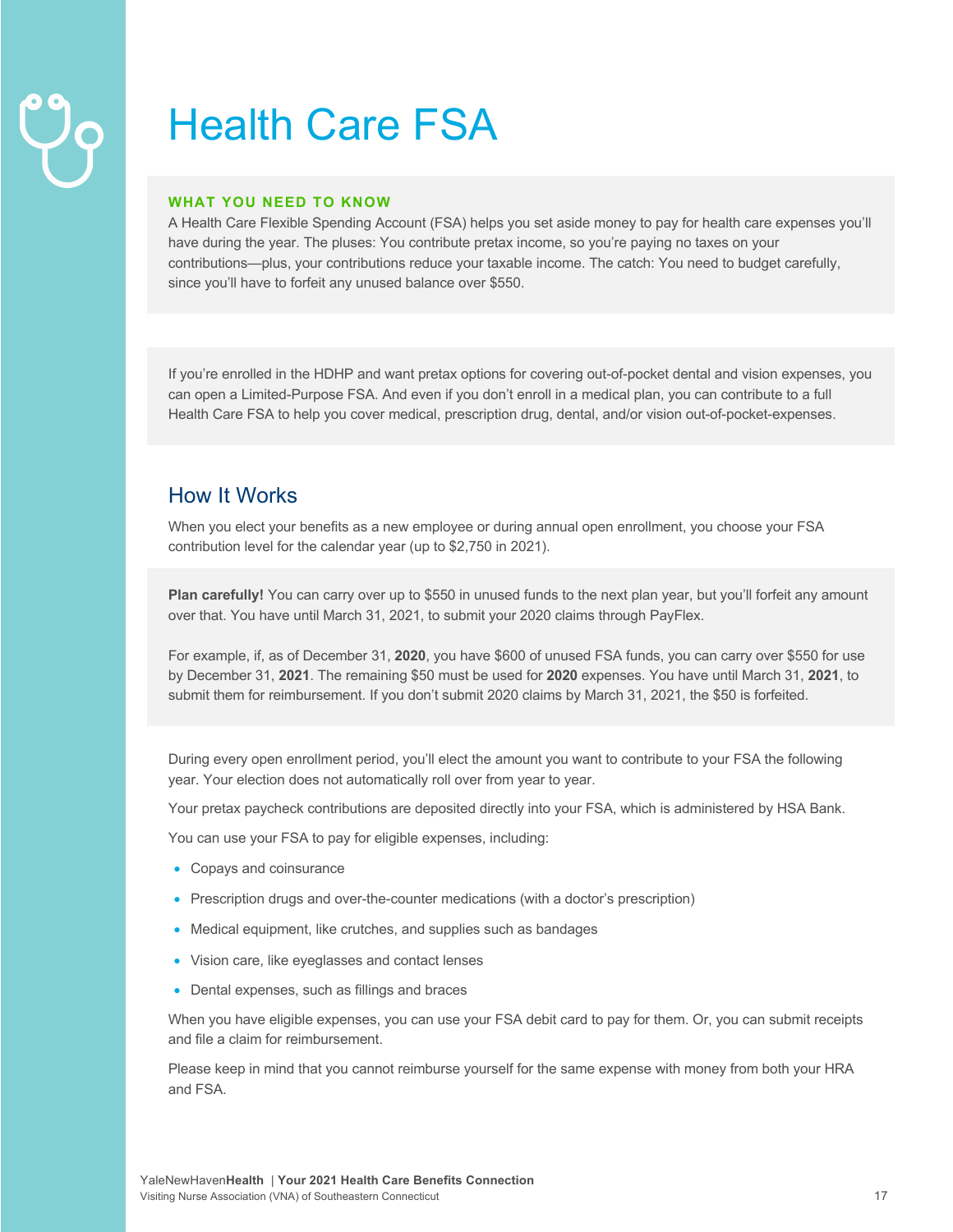

## Limited-Purpose FSA

If you enroll in the HDHP with HSA, you can contribute to the Limited-Purpose FSA. This account works the same way the full Health Care FSA works, with one exception: It is for dental and vision expenses only.

## Managing Your Account

You set up and manage your FSA on the HSA Bank website (www.hsabank.com) or via the mobile app. Then, you can upload receipts and submit claims, pay providers, and track your account balance and transactions.

You have until March 31 of the following year to submit receipts for reimbursement.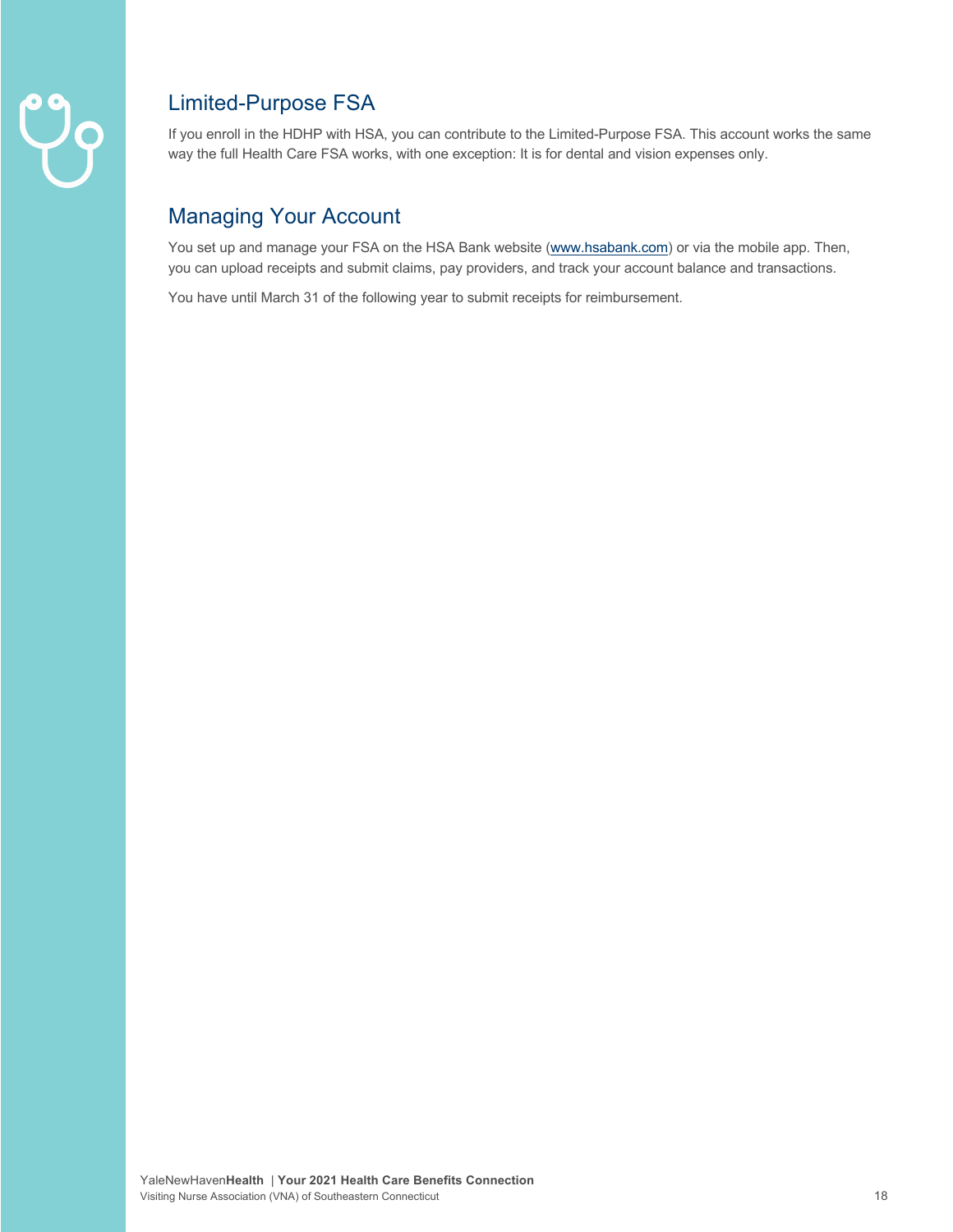## Dental Benefits

#### **WHAT YOU NEED TO KNOW**

You can choose from two Cigna dental plans that cover all your dental needs, from routine exams and cleanings to major services like bridgework, crowns, and orthodontia. Although you may see any dentist you like, when you visit a Cigna Dental network dentist, you'll pay less and you won't have to file a claim.

## Find a participating dentist

The Cigna website makes it simple to locate a participating dentist in your area. Connect with a network dentist: hcpdirectory.cigna.com

## Plan Features

Choose from two plans: **Cigna Dental Option 1** (Basic) or **Cigna Dental Option 2** (Enhanced).

Both plans feature:

- A nationwide network of Cigna dentists
- Discounted rates for using participating Cigna network dentists
- Preventive and diagnostic care at no cost to you
- Coverage for restorative services and orthodontia

The key difference: Option 2 provides a higher annual maximum benefit and higher levels of coverage for basic restorative and orthodontic services. Its higher benefit levels will cost you more per paycheck.

You can also choose to waive dental coverage.

## Know Before You Go

Before you sit down for a procedure that will cost more than \$200, contact Cigna to request a pretreatment review of benefits. That way, you'll know how much the plan will cover, and how much you'll need to pay.

## How the Plans Compare

Here's what you'll pay after you've satisfied your calendar-year deductible, except as noted.

| <b>Plan Feature</b>                                                        | <b>Option 1 (Basic)</b>                  | <b>Option 2 (Enhanced)</b>        |
|----------------------------------------------------------------------------|------------------------------------------|-----------------------------------|
| <b>Annual Deductible*</b>                                                  | Individual: \$50<br><b>Family: \$150</b> | Individual: \$50<br>Family: \$150 |
| Individual Maximum Calendar-Year<br><b>Benefit*</b> (excludes orthodontia) | \$1,200                                  | \$1.500                           |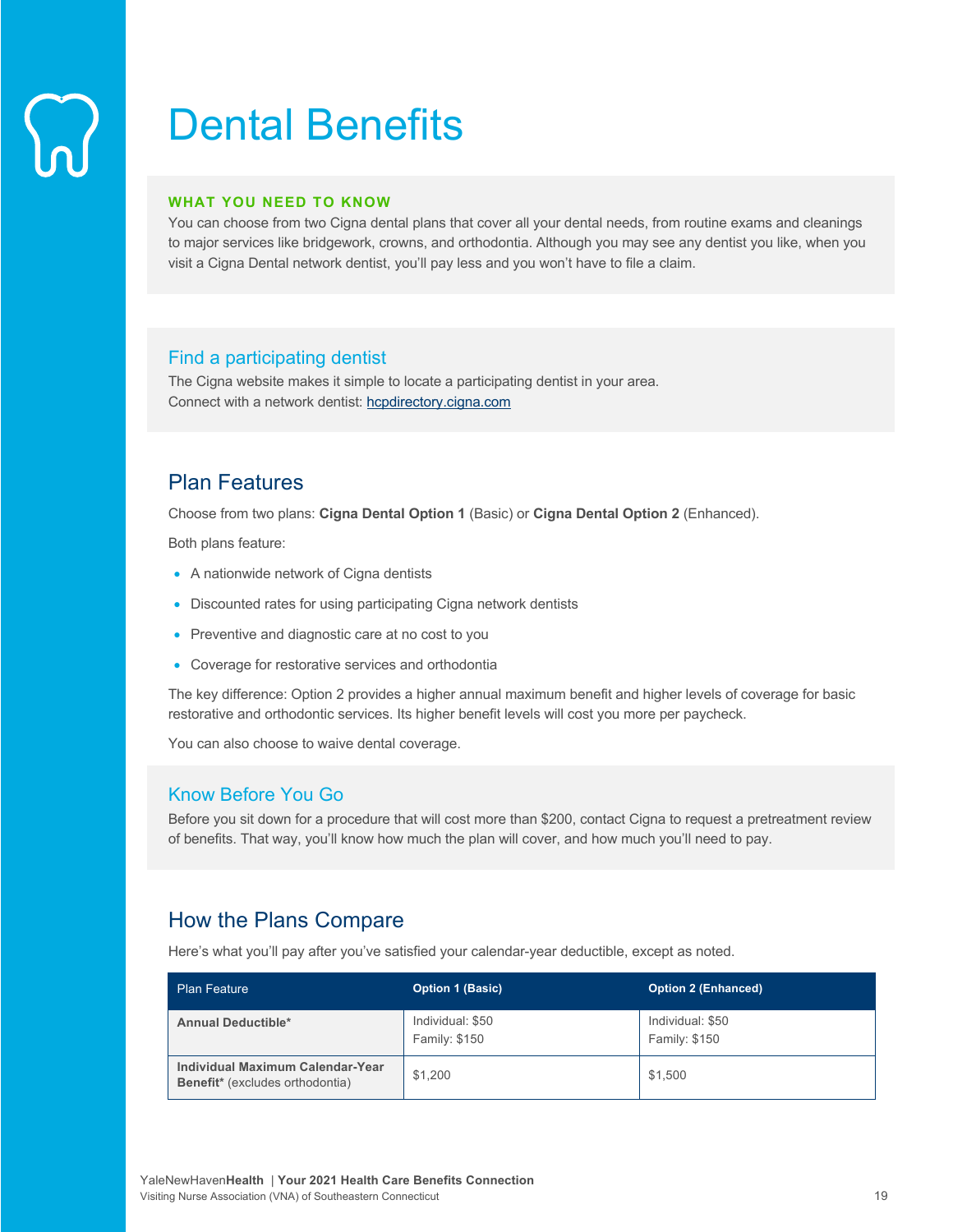| <b>Plan Feature</b>                                                                                                                                  | <b>Option 1 (Basic)</b>                                                                | <b>Option 2 (Enhanced)</b>                                                             |
|------------------------------------------------------------------------------------------------------------------------------------------------------|----------------------------------------------------------------------------------------|----------------------------------------------------------------------------------------|
| <b>Preventive &amp; Diagnostic Care</b><br>Services (no deductible) includes<br>routine exams, cleanings, x-rays,<br>sealants, and other services    | \$0                                                                                    | \$0                                                                                    |
| Basic Restorative Care such as<br>fillings, oral surgery, extractions, root<br>canals, periodontics, and repairs to<br>dentures, bridges, and crowns | 20% coinsurance after deductible                                                       | 10% coinsurance after deductible                                                       |
| Major Restorative Care such as<br>dentures, bridges, crowns, and<br>implants                                                                         | 40% coinsurance after deductible                                                       | 40% coinsurance after deductible                                                       |
| Orthodontia                                                                                                                                          | 40% coinsurance after deductible<br>Lifetime maximum benefit (per<br>person):* \$1,000 | 40% coinsurance after deductible<br>Lifetime maximum benefit (per<br>person):* \$1,500 |

\*All plan deductibles and maximums (dollar and occurrence) cross-accumulate between in-network and out-of-network unless otherwise noted.

For additional details about covered services, including what the plan pays if you use an out-of-network provider or facility, exclusions, and limitations, visit HRConnect to view the summary plan description (SPD).

## **If You Use an Out-of-Network Dentist**

- You may pay more for services because non-participating dentists have not negotiated fee discounts with Cigna.
- You may need to pay the dentist yourself and then submit a claim to be reimbursed by Cigna.
- If you need to submit a dental claim yourself, ask your dentist for a standard American Dental Association claim form.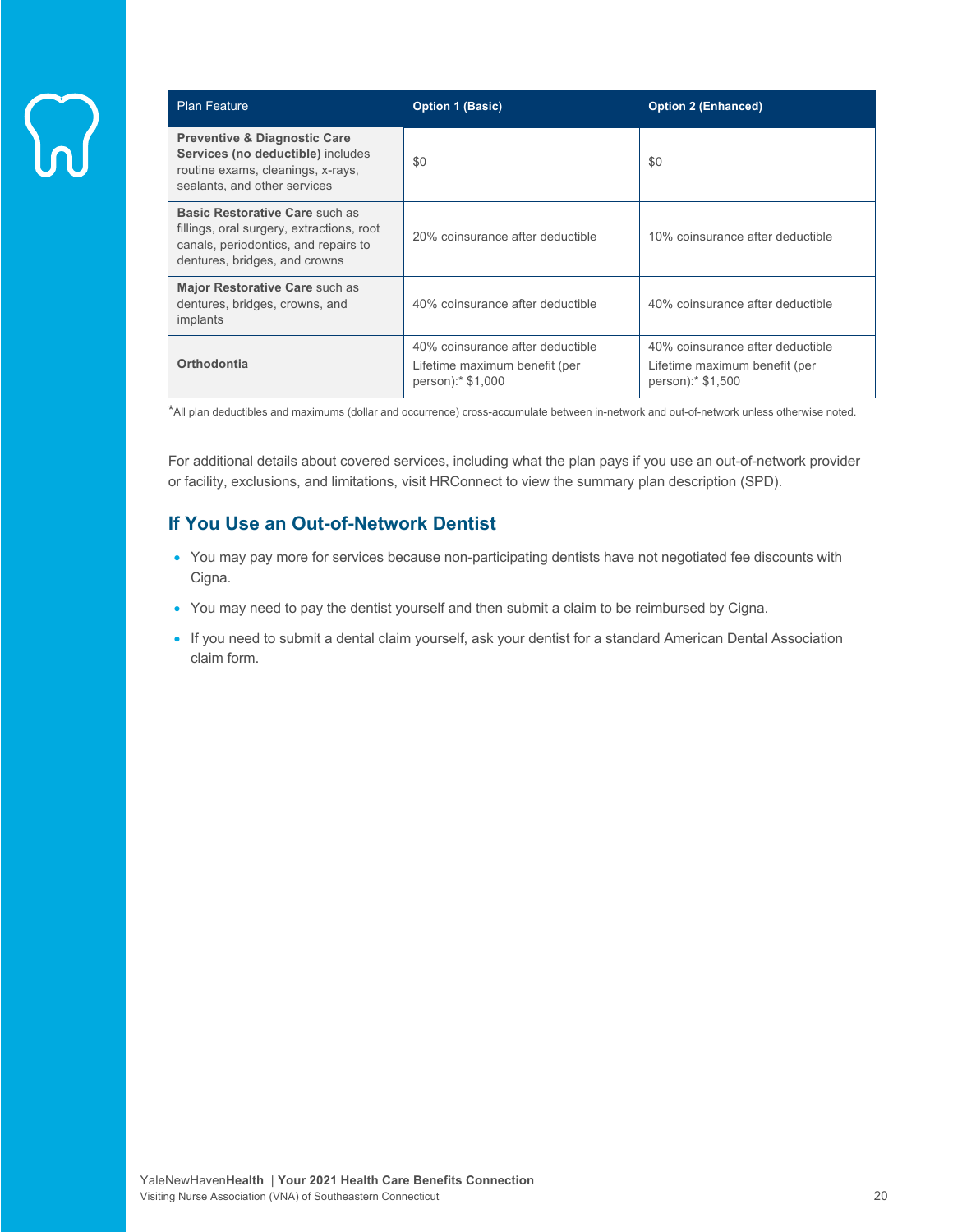## Vision Benefits

### **WHAT YOU NEED TO KNOW**

The vision plan from Vision Service Plan (VSP) helps cover an annual eye exam and a pair of glasses or contact lenses every calendar year for you and any family member on your plan. Although you can receive care from any vision service provider you choose, you'll always pay less when you see a participating VSP provider.

## Find a Participating Doctor

You'll maximize your benefits and pay less out of pocket when you see a VSP doctor. Connect with a network doctor: www.vsp.com

## Plan Benefits

Unless indicated, amounts shown are what the plan pays.

| <b>Plan Feature</b>                           | <b>In-Network Benefit</b>                                                                                                                                                  | <b>Out-of-Network Benefit</b>                                                                                           |
|-----------------------------------------------|----------------------------------------------------------------------------------------------------------------------------------------------------------------------------|-------------------------------------------------------------------------------------------------------------------------|
| Eye exam (every 12 months)                    | 100% after \$10 copay                                                                                                                                                      | Up to \$50                                                                                                              |
| Corrective lenses (every 12 months)           | 100% after \$10 copay for lenses, \$25<br>copay for frames <sup>1</sup><br>Standard progressive: \$50<br>Premium progressive: \$80-\$90<br>Custom progressive: \$120-\$160 | Single vision: Up to \$50<br>Lined bifocals, trifocals: Up to \$75<br>Trifocals: Up to \$100<br>Progressive: Up to \$75 |
| Frames (every 12 months)                      | Up to \$170, plus 20% discount                                                                                                                                             | Up to $$70$                                                                                                             |
| Contact lenses (every 12 months) <sup>2</sup> | \$125, plus 15% discount on VSP<br>doctor services                                                                                                                         | Up to \$105                                                                                                             |

<sup>1</sup> Standard lenses, including glass or plastic single vision, bifocal, or trifocal and polycarbonate lenses for dependent children.

<sup>2</sup> When you select contact lenses instead of glasses.

For additional details about covered services, exclusions, and limitations, visit HRConnect to view the summary plan description (SPD).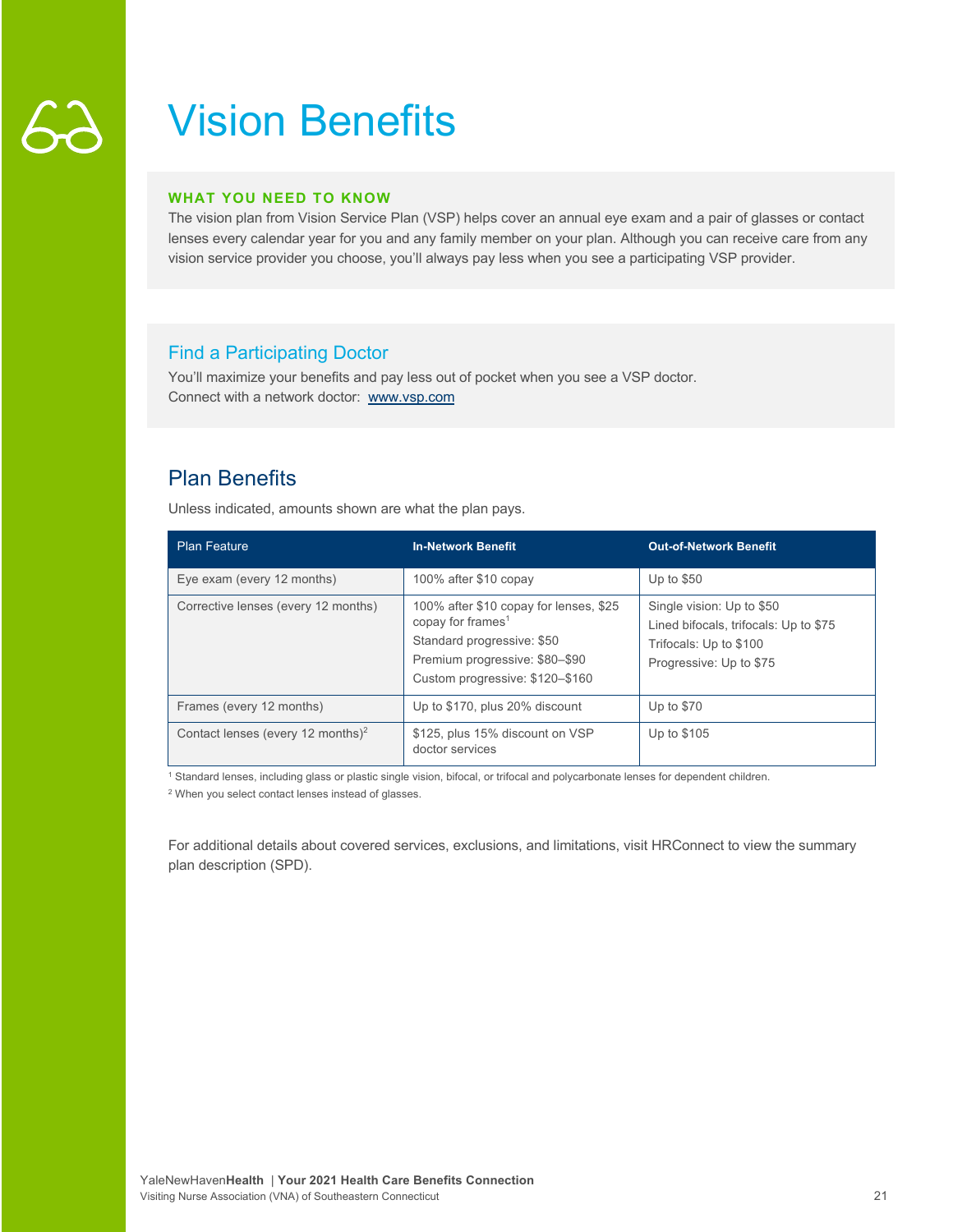## Employee & Family Resources

#### **WHAT YOU NEED TO KNOW**

Because life doesn't come with a playbook, the Employee and Family Resources (EFR) program, administered by Beacon Health Options, is here for you 24/7, at **no cost**. EFR connects you to the confidential support, referrals, information, and other resources you need to get you through the good and not-so-good times.

## Got more than you can handle?

Call toll-free, 24/7. 877-275-6226

## Program Features

EFR is our employee assistance and work/life program, and it provides free, 24/7, confidential services and resources to you and members of your family.

#### **What can you use it for?**

- Get help dealing with relationship issues, anxiety and depression, substance abuse, and more.
- Have up to six free sessions with a licensed counselor.
- Get referrals to legal and financial services.
- Locate the perfect summer camp for your kids or an adult day care provider to watch an elderly parent while you're at work.
- Find resources, like videos, articles, and webinars covering a variety of topics, on the Beacon Health Options website (www.achievesolutions.net/ynhhs).

Consider reaching out to a Beacon counselor for up to six free visits before accessing your Anthem behavioral health benefits, which require a copay.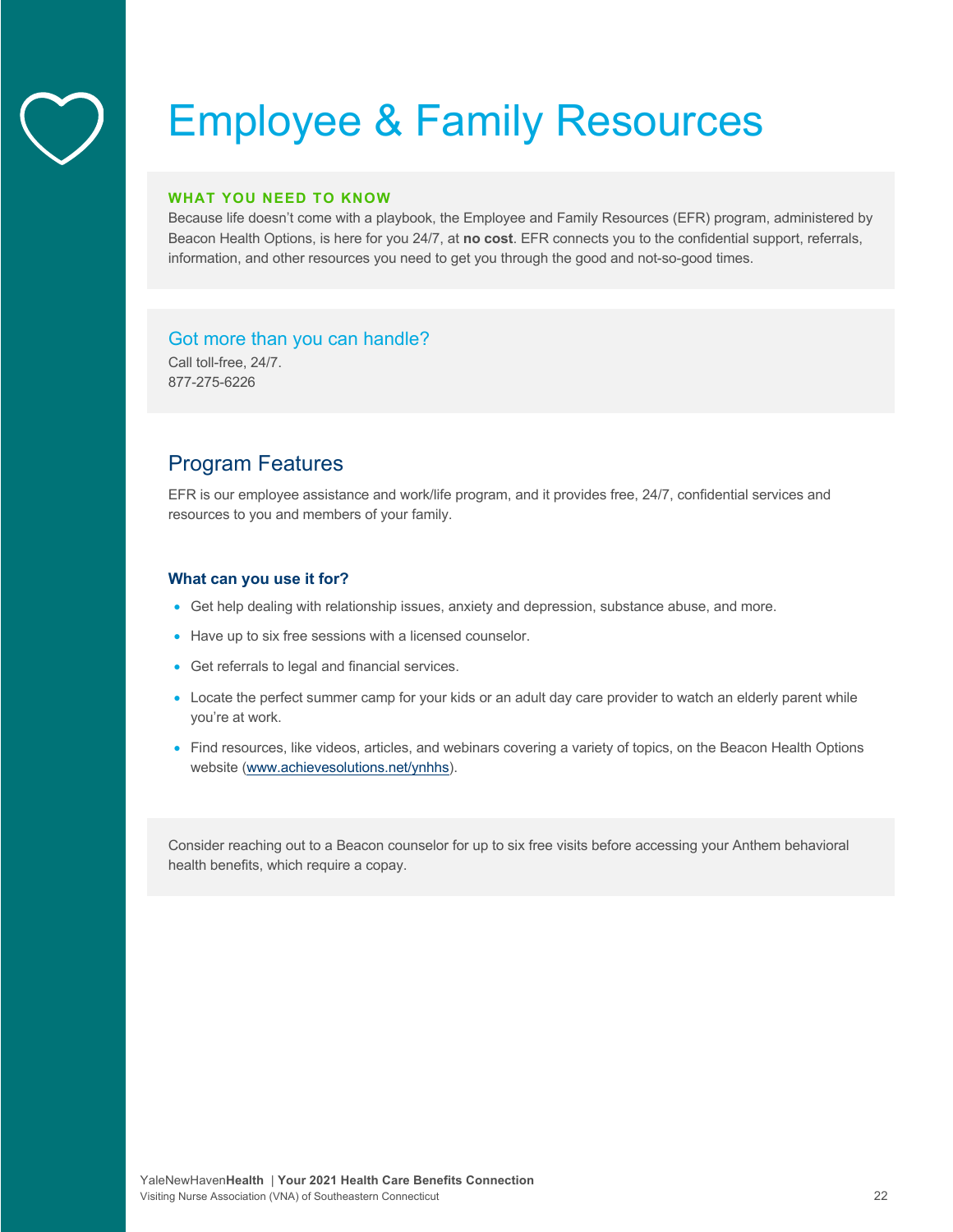## Education Support for Children

## **WHAT YOU NEED TO KNOW**

When your child needs extra learning support or help taking that next educational leap, connect with the experts at Bright Horizons for free guidance and resources that address their unique needs.

## Special Needs Help

If your child is having trouble focusing, lagging behind developmentally, or struggling with social skills, you'll find personalized help from a compassionate Bright Horizons Special Needs™ advisor. You can also watch webinars to learn what you need to successfully guide and advocate for your child's education.

## College Advising

For students preparing to apply to college, there's College Coach. Offering expert guidance on the college admissions and financial aid process, college admissions consultants can help your child identify best-fit schools and review college admission essays.

To get started, visit Bright Horizons (clients.brighthorizons.com/ynhhs).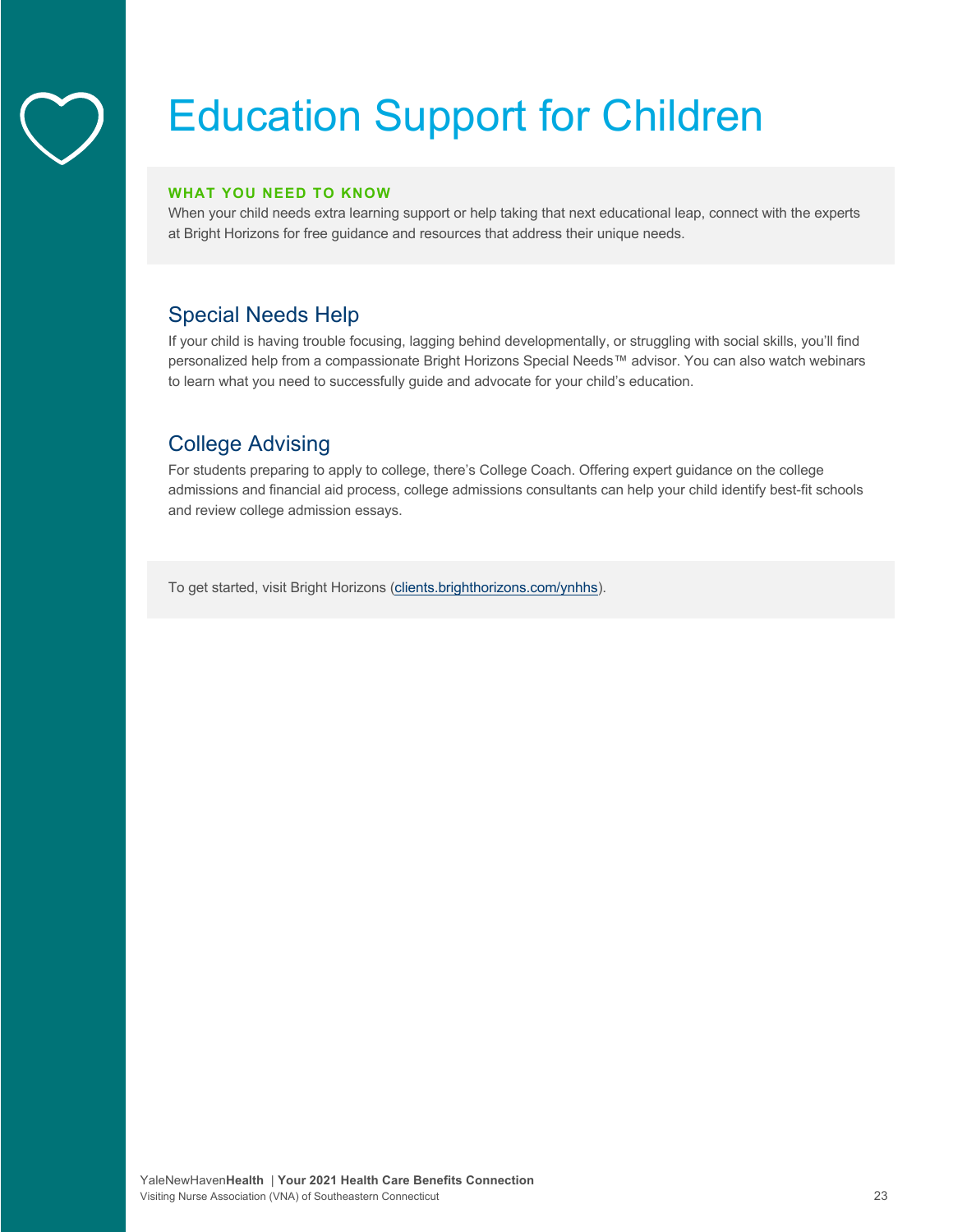## Dependent Care FSA

#### **WHAT YOU NEED TO KNOW**

Setting aside pretax dollars in a Dependent Care Flexible Spending Account (FSA) can help you save on child and adult day care expenses. The Dependent Care FSA covers eligible dependent care expenses, including child and adult day care while you work, and preschool, summer camp, and before- and after-school programs.

## How It Works

When you elect your benefits as a new employee or during annual open enrollment, you choose your FSA contribution level for the calendar year (up to \$5,000 if you and your spouse file joint tax returns; \$2,500 if you file separately).

You'll need to elect your contribution level during open enrollment each year (as long as you have an FSA), because FSA elections don't roll over from year to year.

Your pretax paycheck contributions are deposited directly into your Dependent Care FSA, which is administered by HSA Bank.

## Managing Your Dependent Care FSA

You set up and manage your FSA on the HSA Bank website (www.hsabank.com) or via the mobile app. You have the option to pay dependent care expenses directly from your FSA, with your HSA Bank debit card, or submit receipts and be reimbursed for expenses you pay out of pocket.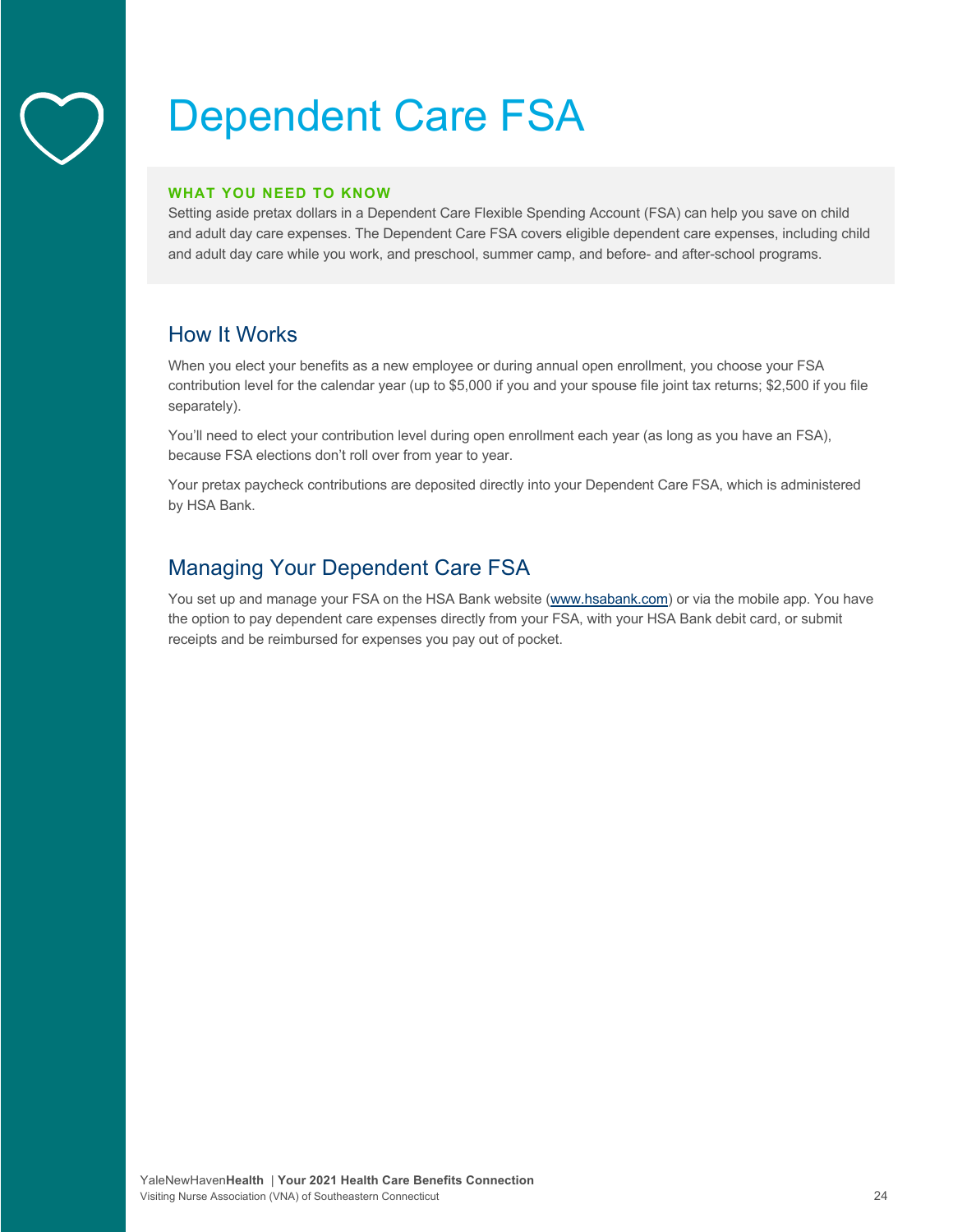

## **Contacts**

## **Enrolling & Benefits Information**

**HRConnect** Monday–Friday, 7:30 a.m. to 5 p.m. ET 844-543-2147 203-200-3838 (fax) ynhhs.org/hrconnect

## **Medical Benefits**

**Anthem Blue Cross and Blue Shield** 844-412-2983 www.anthem.com/

**COBRA** bswift 866-365-2413 ynhhsbenefits.com

**Telehealth OnDemand** 833-483-5363 ynhhs.org/ondemand

**LiveHealth Online** 888-548-3432 livehealthonline.com/

### **Prescription Drug Benefit**

**CVS Caremark** 800-776-1355 www.caremark.com

### **Dental Benefit**

**Cigna** 800-244-6224 my.cigna.com

## **Vision Benefit**

**Vision Service Plan (VSP)** 800-877-7195 www.vsp.com

## **Employee & Family Support Benefits**

**Employee assistance and work/life program** Beacon Health Options 877-275-6226 achievesolutions.net/ynhhs

**Education support for children** Bright Horizons For children who need extra help: clients.brighthorizons.com/ynhhs For individual advising: ynhhsbrighthorizons.torchlight.care

**College Coach**  888-527-3550 ynhh@getintocollege.com passport.getintocollege.com Employer Username: YNHHS Password: Benefits4You

#### **Voluntary Benefits**

**YNHHS Voluntary Benefits** 866-874-2837 http://ynhhsvoluntarybenefits.com/

## **Financial Benefits**

**Dependent Care FSA Health Care FSA** HSA Bank 844-650-8936 866-357-6232 (Spanish) www.hsabank.com Chat 8:30 a.m. – 5 p.m. CT askus@hsabank.com

**PayFlex** (for 2020 FSA claims) 844-729-3539 www.payflex.com

**Disability and family/ medical leave** Equitable (Disability) 866-274-9887 equitable.com

**Family/medical leave** The Hartford (FMLA) 888-301-5615 www.thehartford.com/employeebenefits/employees

**Retirement 403(b)** Mutual of America 860-659-3610 www.mutualofamerica.com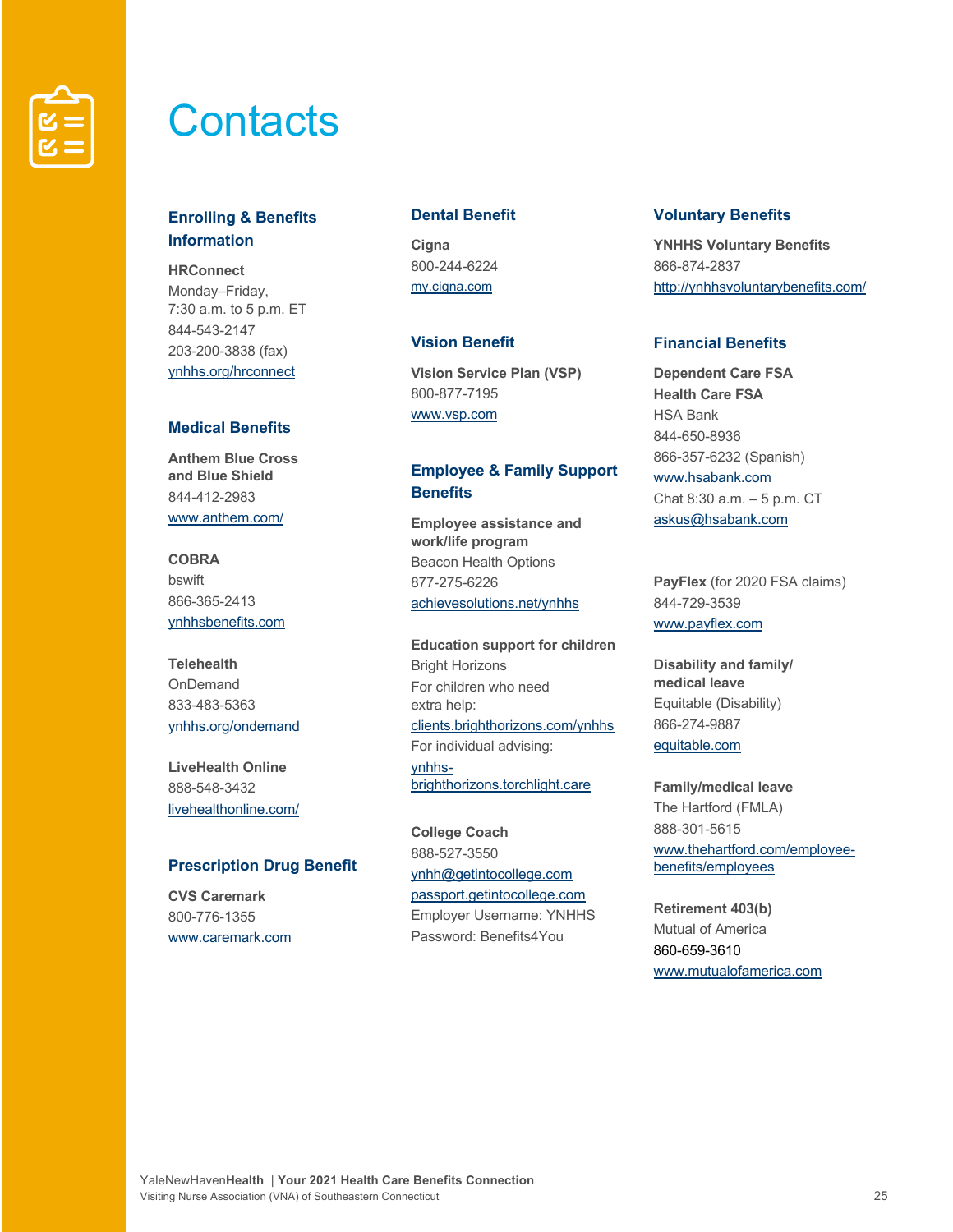

## Terms to Know

## **Claims Administrator**

The insurance company or third party that reviews, approves, and pays benefits claims.

#### **Coinsurance**

Once you've met your annual deductible, coinsurance is the percentage of costs you'll pay out of pocket for services covered by your plan (until you meet your out-of-pocket maximum for the year).

#### **Copay**

The fixed amount you pay for an in-network service.

#### **Deductible**

The amount you must pay for covered health services each year before the plan begins to pay its share of costs. The deductible may not apply to some services, including preventive care, in-network doctor visits, and services billed by a YNHHS facility.

Each family member covered under the plan must meet the deductible each calendar year. The deductible does not include copays, amounts exceeding the maximum allowable amount (MAA), prescription drug expenses, or expenses not covered by the plan.

*Example: The individual deductible for the High-Deductible Health Plan is \$2,000. When two covered members of your family have each met their \$2,000 deductible, the \$4,000 family deductible for the year will have been met.*  After you meet the deductibles, the plan will pay its share of costs for all covered family members during that *calendar year.* 

#### **Dependent Children Over Age 26**

You can continue coverage for your fully handicapped dependent child past the child's 26th birthday only if you submit proof within 31 days of the child's 26th birthday that the child is disabled. Coverage will end in the following situations: when your child is no longer handicapped, if you do not provide proof of continued disability, if you fail to have any required exam for that child, or when dependent coverage terminates for any other reason.

#### **Diagnostic Care**

Specific care and/or procedures that help a doctor investigate symptoms or test results and make a diagnosis.

*Example: You typically receive preventive care during an annual checkup. If a preventive screening yields an abnormal result, you may receive diagnostic care to determine why.* 

#### **Health Reimbursement Account (HRA)**

An account offered in conjunction with the HDHP for employees enrolled in Medicare or TRICARE. Your employer contributes to your HRA. As you receive services throughout the year, you pay out of pocket for expenses like coinsurance, copays, and other services, and then get reimbursed from your HRA up to the amount of your existing balance. Unlike an HSA, the HRA is not portable; you can't take it with you if you leave your employer or change medical plans.

#### **Health Savings Account (HSA)**

A special account that's typically paired with a high-deductible health plan (HDHP). You and/or your employer contribute to the account, and you can use these funds to cover qualified healthcare expenses, including your annual deductible, copays, and coinsurance. Annual contributions for individuals and families are set by the IRS;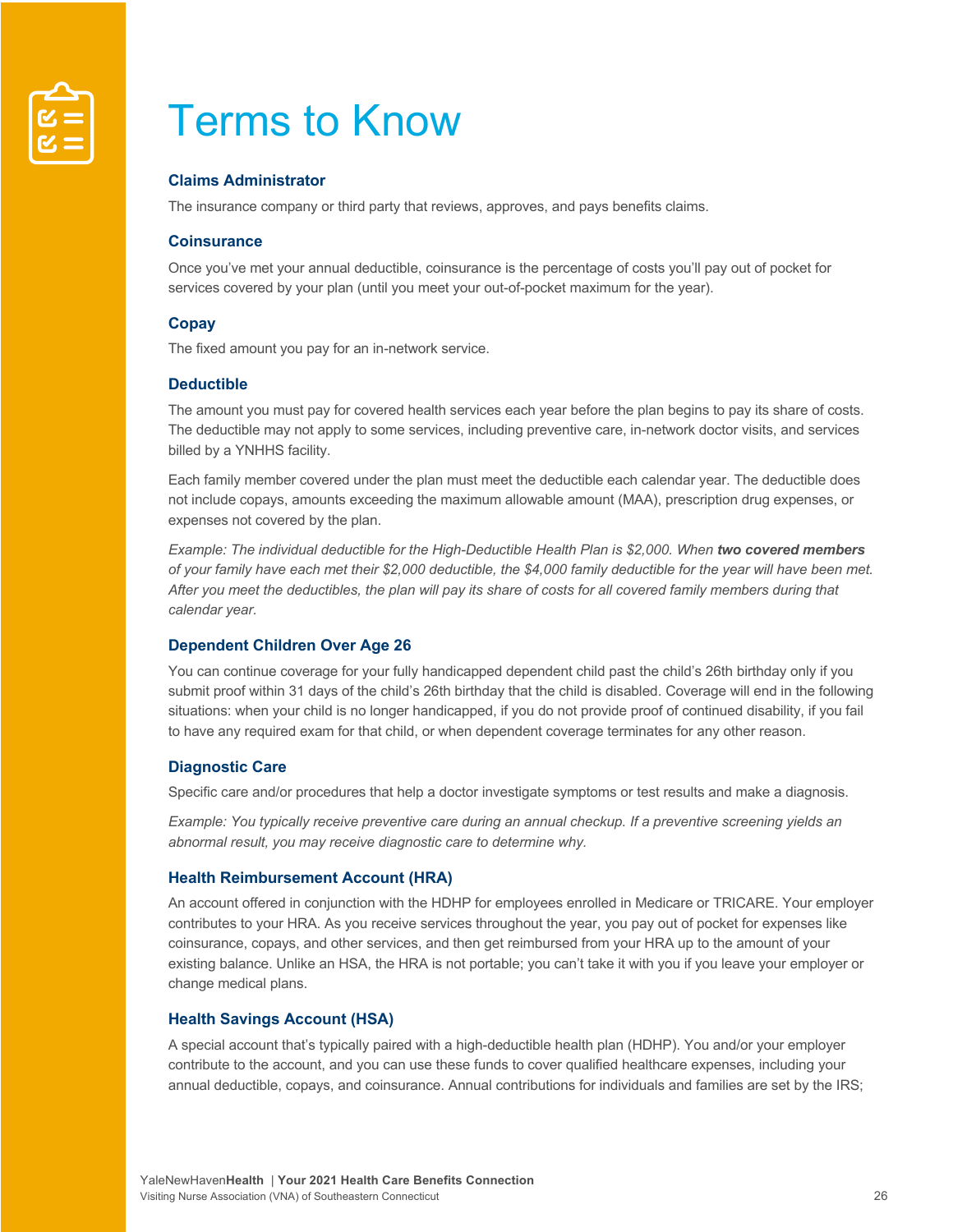

for 2021, you can contribute up to \$3,600 if you have individual coverage, and up to \$7,200 if you cover others, too. The money in your HSA is yours to use into retirement, even if you change plans or employers.

## **High-Deductible Health Plan (HDHP)**

A health plan with a higher annual deductible than most PPO plans, but it doesn't begin to share the costs for covered services until you meet the \$4,000 annual deductible. To help you cover these costs, you can use funds in the Health Savings Account (HSA) or Health Reimbursement Account (HRA) that's paired with your HDHP.

### **In-Network Provider**

The facilities, providers, and suppliers that Anthem Blue Cross and Blue Shield has contracted with to provide health care services.

#### **Maximum Allowable Amount (MAA)**

The maximum amount that Anthem will pay for a covered service or the billed charge—whichever is lower. Applies to out-of-network services only.

#### **Out-of-Network Provider**

Any provider or facility that has not contracted with Anthem Blue Cross and Blue Shield and is not part of Anthem's Century Preferred Network. Anthem will pay up to the MAA for these services, and all claims will be subject to applicable deductibles and coinsurance.

#### **Out-of-Pocket Costs**

Any cost or fee that you pay for medical services, prescription drugs, or medical supplies. These include your annual deductible, and copays and coinsurance.

### **Out-of-Pocket Maximum**

The most you will pay in a calendar year for medical or prescription drug expenses. Once the out-of-pocket maximum has been met, the play pays 100% of covered expenses for the covered person or family for the remainder of the calendar year, including copays and expenses that are applied toward the annual deductible.

The out-of-pocket maximum does not include benefit reductions due to failure to precertify, covered expenses paid at 100%, expenses exceeding the MAA, expenses not covered by the plan, or employee premium contributions.

### **Preferred Provider Organization (PPO)**

Doctors, hospitals, and other providers who have agreed to negotiated fees with Anthem. Typically, you'll pay less than you would for services from a non-PPO provider.

#### **Preventive Care**

Screenings, annual checkups, and patient counseling to prevent illness, disease, or other health problems. Under the Affordable Care Act (ACA), all health plans must cover certain preventive health services at no cost to the patient. Some prescription drugs are also considered preventive under the ACA and are covered at 100%.

### **Primary Care Physician**

A medical doctor who provides or coordinates health services for a patient. Primary care physicians are typically aligned with internal medicine, general or family medicine, and pediatrics practices.

#### **Prior Authorization**

A decision reached by your health plan—before services are performed or purchases are made—that a health care service, treatment plan, prescription drug, or durable medical equipment is medically necessary. Your plan may require prior authorization for certain services, except in an emergency. Prior authorization is not a promise